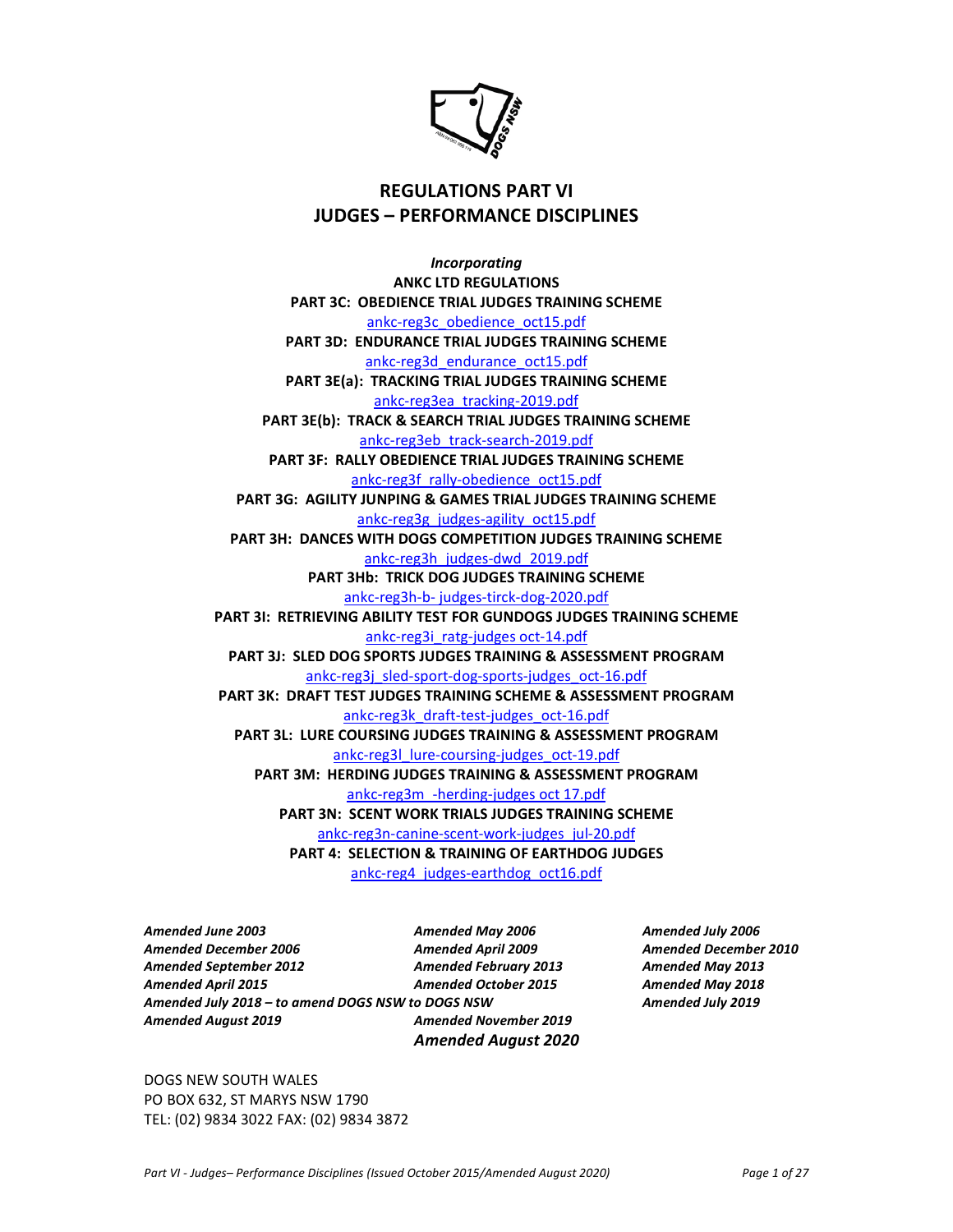## **REGULATIONS**

## **PART VI – JUDGES – PERFORMANCE DISCIPLINES**

| <b>INDEX</b>     |                                                            | <b>PAGE</b> |
|------------------|------------------------------------------------------------|-------------|
| <b>SECTION 1</b> | General                                                    | 3           |
| <b>SECTION 2</b> | <b>Entrance Qualifications</b>                             | 7           |
| <b>SECTION 3</b> | List of Judges - Responsibilities and Privileges of Judges | 13          |
| <b>SECTION 4</b> | Judging Appointments - Judging at Recognised Shows         | 15          |
| <b>SECTION 5</b> | DOGS NSW Obedience Judges Training and Examination Scheme  | 17          |
| <b>SECTION 6</b> | Judges Code of Practice                                    | 26          |
| SECTION 7        | Maintenance of Skills and Knowledge                        | 27          |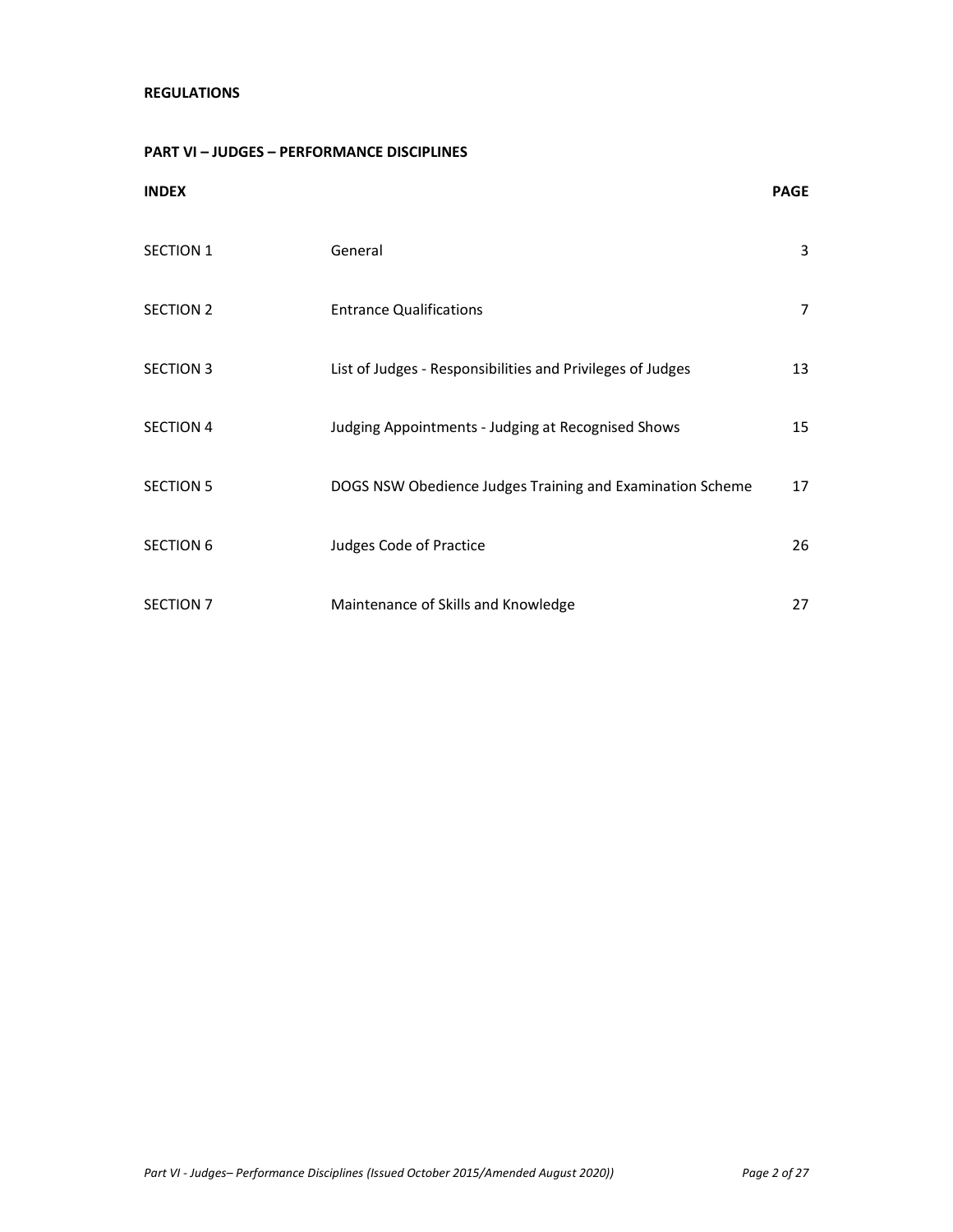## **REGULATIONS**

#### **PART VI – JUDGES – PERFORMANCE DISCIPLINES**

### **SECTION 1**

## **GENERAL**

- 1.1 (a) This part of the Regulations shall be deemed to have come into force on 15 April 2015 and shall supersede all previous Part VI Regulations
	- (b) Subject to the direction of the Board of Directors; the DOGS NSW Secretary shall be responsible for the implementation and administration of this Scheme under these Regulations.
	- (c) These Regulations are to be read in conjunction with the ANKC Ltd Regulations relating to the relevant ANKC Ltd approved performance discipline*.*

#### **Constitution of** Judges Lists – Performance Disciplines

- 1.2 Until otherwise determined by the Board of Directors the following Judges Lists are hereby constituted being judges of ANKC Ltd approved performance disciplines:-
	- 1.2.1 Agility Judges List A person appointed thereto shall be entitled to judge at a recognised Trial conducted inside or outside the State such sections of an Agility Trial for which he/she has been approved.
	- 1.2.2 Dances With Dogs Judges List A person appointed thereto shall be entitled to judge at a recognised Competition conducted inside or outside the State all such sections of a Dances With Dogs Competition for which he/she has been approved.
	- 1.2.3 Earthdog Judges List A person appointed thereto shall be entitled to judge at a recognised Test conducted inside or outside the State, such Test Classes for which he/she has been approved.
	- 1.2.4 Endurance Test Judges List A person appointed thereto shall be entitled to judge at a recognised Test conducted inside or outside the State.
	- 1.2.5 Herding Judges List
		- (a) Test Judges A person appointed thereto shall be entitled to judge at a recognised Test conducted inside or outside the State all Herding Test Classes.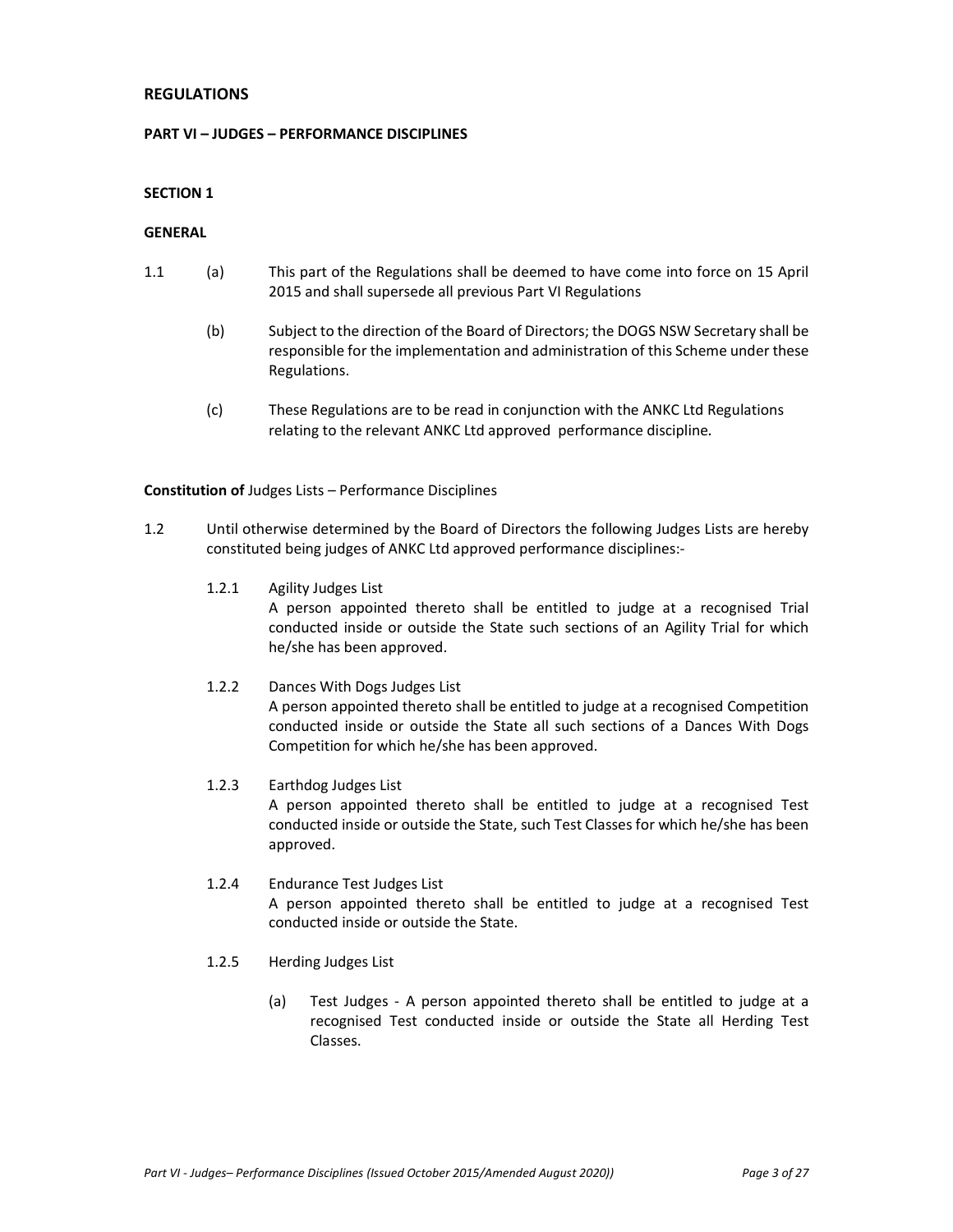(b) Trial Judges - A person appointed thereto shall be entitled to judge at a recognised Trial conducted inside or outside the State, all Test Classes and such Trial Classes and Courses for which he/she has been approved.

## 1.2.6 Lure Coursing Judges List

A person appointed thereto shall be entitled to judge at a sanctioned Test or Trial conducted inside or outside the State, such classes for which he/she has been approved.

## 1.2.7 Obedience

(a) Utility Excellent Judges List

A person appointed thereto shall be entitled to judge at a Recognised Trial conducted inside or outside the State all exercises in Community Companion dog, Novice, Open, Utility and Utility Dog Excellent sections of any such Trial.

- (b) Utility Obedience Judges List A person appointed thereto shall be entitled to judge at a Recognised Trial conducted inside or outside the State all exercises in Community Companion dog, Novice, Open and Utility sections of any such Trial.
- (c) Open Obedience Judges List A person appointed thereto shall be entitled to judge at a Recognised Trial conducted inside or outside the State all exercises in Community Companion dog, Novice and Open Obedience sections of any such Trial.
- (d) Novice Obedience Judges List A person appointed thereto shall be entitled to judge at a Recognised Trial conducted inside or outside the State all exercises in the Community Companion dog and Novice Obedience section of any such Trial.
- (e) Community Companion Dog Judges List A person appointed thereto shall be entitled to judge at a Recognised Trial conducted inside or outside the State all exercises in the Community Companion dog section of any such Trial.

## 1.2.8 Rally Obedience Judges List

A person appointed thereto shall be entitled to judge at a recognised Trial conducted inside or outside the State all sections of any such Trial.

## 1.2.9 Sled Sport Judges List

A person appointed thereto shall be entitled to judge at a recognised Event conducted inside or outside the State such sections of the Event for which he/she has been approved.

1.2.10 (a) Tracking Judges List A person appointed thereto shall be entitled to judge at a Recognised Trial conducted inside or outside the State all sections of a Tracking Trial.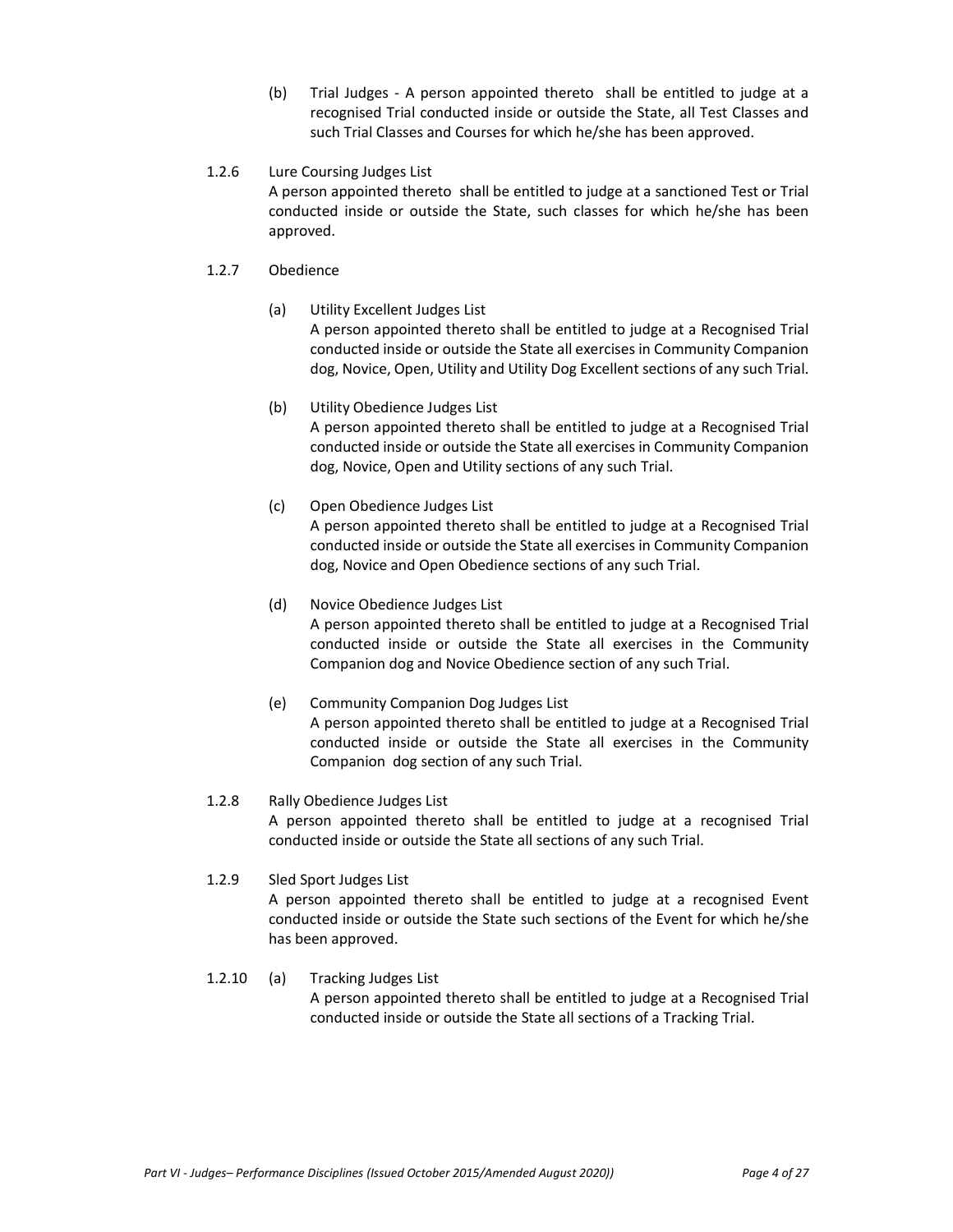(b) Track and Search Dog Judges List A person appointed thereto shall be entitled to judge at a Recognised Trial conducted inside or outside the State all sections of a Tracking Trial or a Track and Search Dog Trial.

#### **Registrar**

- 1.3 The DOGS NSW Secretary shall be the Registrar of the Judges Lists. He/she shall keep a record of the names and addresses of the persons appointed to and record all resignations or removals from the respective Judges Lists and at least once in each year shall publish a list of names and addresses of the members of each Judges List and of subsequent appointments thereto.
- 1.4 Performance Judges Training and Examination Scheme

The Scheme shall encompass:

(1) Theory Tuition in the form of Lectures and/or Lecture Notes followed by examination. This Examination will be set on the Rules applicable to the discipline or section of the discipline for which enrolled.

> Candidates not already on a Judges List will also be examined on the Rules and Regulations of DOGS NSW as pertain to the discipline or section of the discipline for which enrolled.

- (2) On successful completion of such an examination, Practical Tuition and Training will be given and satisfactory attendance at such Practical Days will be a prerequisite to be admitted to a Final Practical Examination. Much of the practical experience to prepare for a final examination will need to be undertaken by self education.
- 1.5 Examination Procedure
	- (a) Post and Deferred Examinations for Candidates will only be available with approval of the Board of Directors; AND in the case of Deferred Examinations, only after written application by the Candidate to the DOGS NSW Secretary, SETTING OUT VALID REASONS for such request; the Manager's decision in respect thereof shall be final.
	- (b) No Candidate nor any member of the Candidate's household, nor any member of the Candidate's direct family may be involved as an Examiner or in setting Examination Papers for any performance discipline subject of this Regulation for which the Candidate is enrolled.
	- (c) A person who is a Candidate for an examination shall not be appointed to the Agility Judges Committee, Obedience & Tracking Judges Committee or any other Committee conducting an examination and a member of any such Committee shall not enrol his or herself for examination.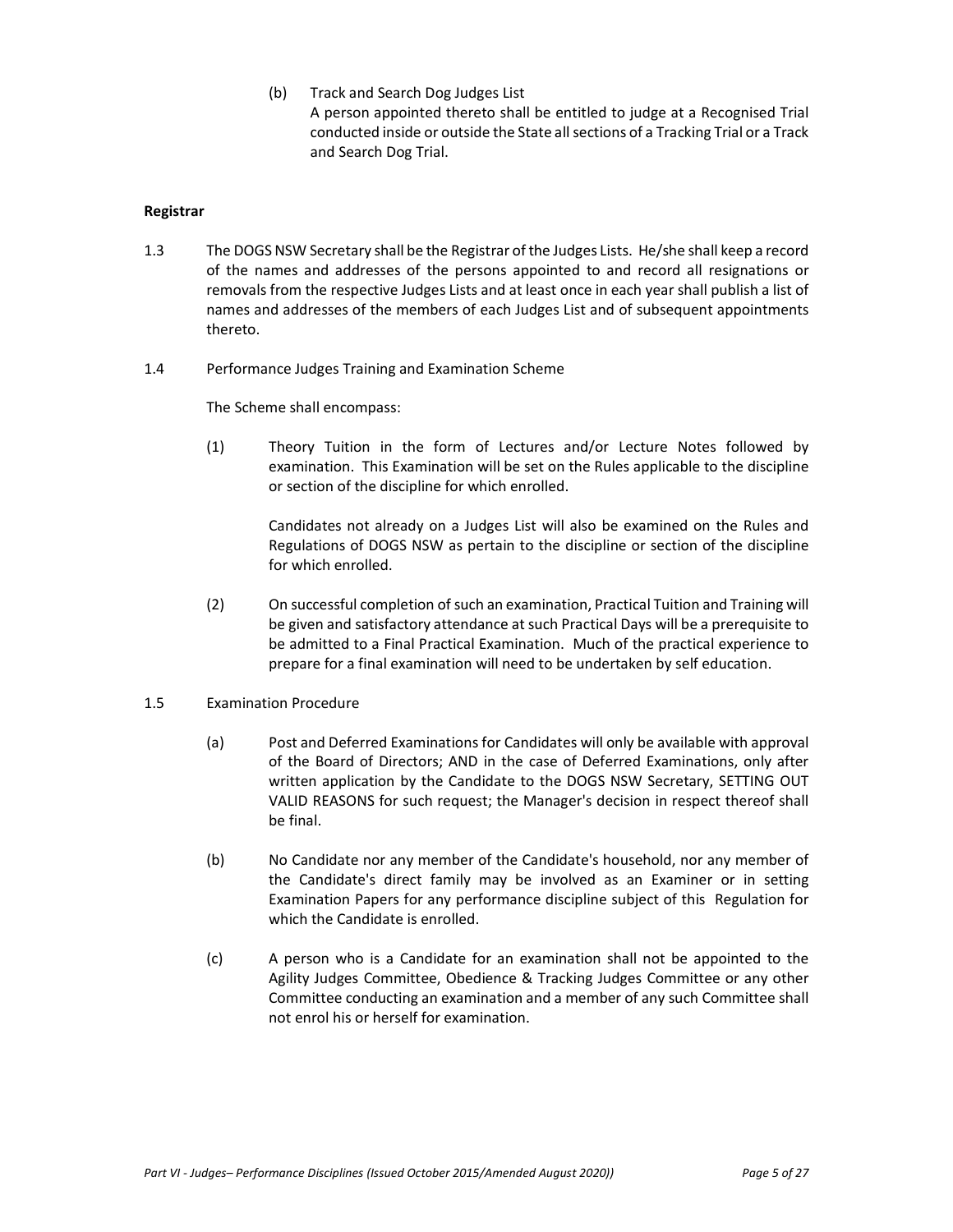- (d) A Candidate who fails an examination may, upon payment of a prescribed fee, request that marks awarded be reviewed by the Committee appointed by the DOGS NSW Secretary to mark examination papers. The decision of the Committee in relation to any such review shall for all purposes be final and binding and no further correspondence shall be entered into, unless with the express approval of the Board of Directors.
- (e) If a Candidate passes a theory examination but fails subsequently to pass the practical examination, provided the Candidate reapplies within three (3) years from the date of their original examination the Candidate will be exempt from resitting the theory examination except where the ANKC Ltd Rules or Regulations for that discipline provide otherwise.

## 1.6 DELETED **(04/15)**

## 1.7 Fees

Fees which are commensurate with administrative and actual costs shall apply to each Level of Examination. The Board of Directors will determine the scale of fees to be charged.

## 1.8 Decisions of the Board of Directors

The decisions of the Board of Directors on any matter arising from or relating to the Performance Judges Training and Examination Scheme or these Regulations shall be final and binding on all concerned.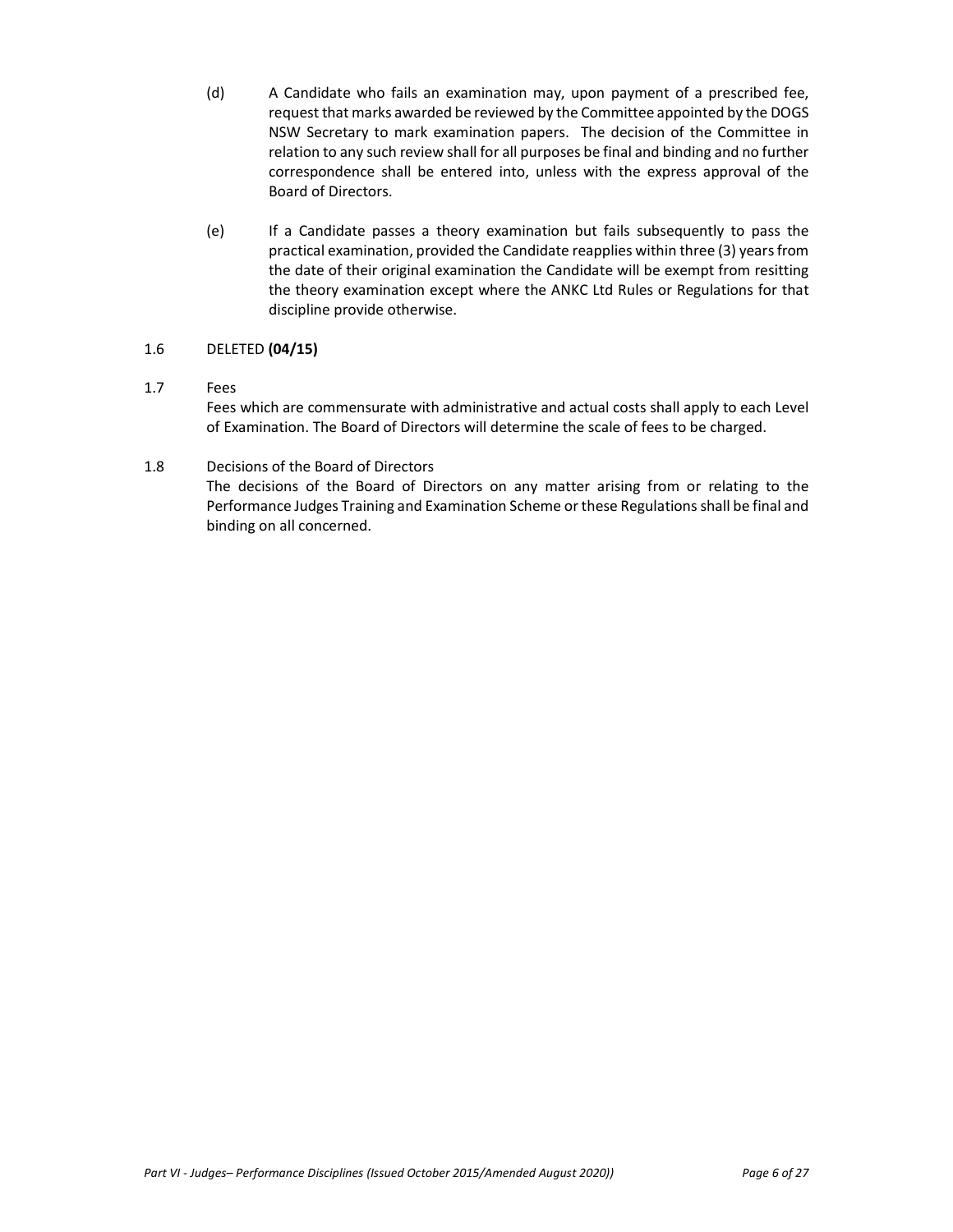#### **Entrance Qualifications**

- 2.1 The following entrance qualifications apply:-
	- 2.1.1 A Candidate for Agility Trial Examination must:
		- 1. be and have been for at least three (3) years a financial Member of DOGS NSW or of another canine controlling body.
		- 2. be at least eighteen (18) years of age.
		- 3. be a resident of NSW.
		- 4. apply in writing and submit to DOGS NSW with the application, a written certificate from an Affiliated Dog Club that he/she has been a Steward at not less than four (4) Official Trials during the preceding twelve (12) months in any of the following capacities:
			- a. Trial Manager
			- b. Chief Steward
			- c. Time Keeper
			- d. Scribe
			- e. Assembly Steward
		- 5. have personally trained and trialled a dog to Agility Dog Title and supply full details thereof to the Board of Directors.
	- 2.1.2 A Candidate for Dances With Dogs Judges Examination must:
		- 1. Be a financial member of DOGS NSW.
		- 2. Have been a financial member of DOGS NSW for at least 12 months prior to the application.
		- 3. Be at least eighteen (18) years of age.
		- 4. Be a resident of NSW.
		- 5. Have personally trained, competed with and achieved a minimum of two qualifying certificates for a dog in Novice class in either Freestyle or Heelwork to Music.
		- 6. Apply in writing and submit to DOGS NSW with the application evidence that he/she has been a Steward at not less than four (4)official DOGS NSW Competitions during the preceding twelve (12) months in any of the following capacities:
			- a. Scribe and collation Steward
			- b. Assembly steward
			- c. Music checks and Audio Steward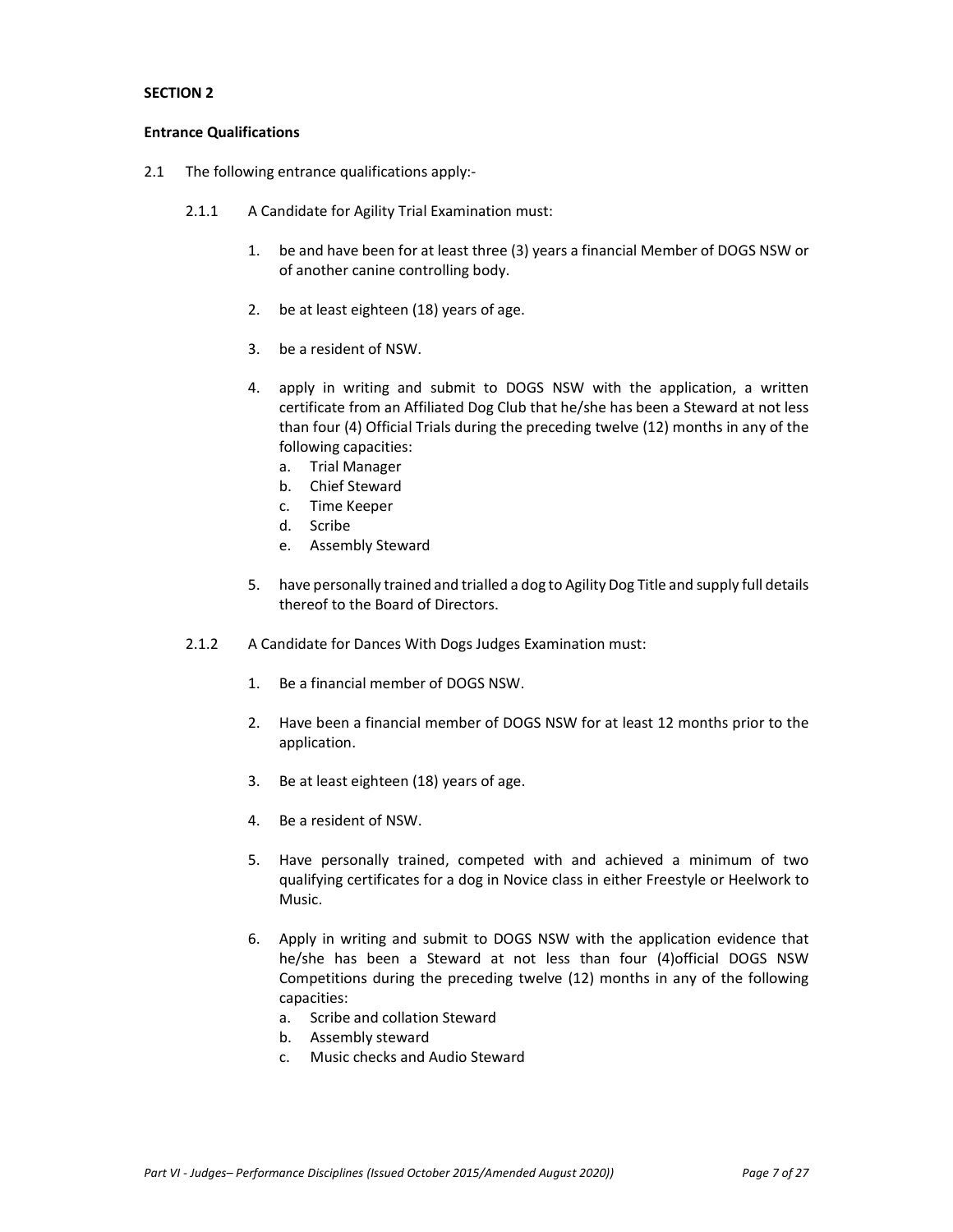- 2.1.3 A Candidate for Earthdog Judges Examination must meet the criteria as set out in the relevant ANKC Ltd Rules and Regulations.
- 2.1.4 A Candidate for Endurance Test Judges Examination must:
	- 1. be a financial Member of DOGS NSW.
	- 2. be at least eighteen (18) years of age.
	- 3. be a resident of NSW.
	- 4. apply in writing (on such form as may be required) to the Obedience & Tracking Judges and Judges Training Scheme Committee.
	- 5. submit with the application a written statement from an affiliated Dog Obedience Club that the Candidate has been an active member of that Club for not less than three (3) years.
	- 6. submit a statement providing full details of the Candidate's involvement with Endurance Tests.
	- 7. have personally trained a dog to Endurance Test applied and been granted the dog's title and supply full details to the Committee, and
	- 8. if accepted as a Candidate, sign a release of DOGS NSW in respect of any liability arising out of the Examination, in such form as DOGS NSW may require.
- 2.1.5 A Candidate for Herding Judges Examination must meet the criteria as set out in the relevant ANKC Ltd Rules and Regulations.
- 2.1.6 A Candidate for Lure Coursing Judges Examination must meet the criteria as set out in the relevant ANKC Ltd Rules and Regulations.
- 2.1.7 Obedience
	- (a) A Candidate for Community Companion Obedience Examination must:
		- 1. be a financial member of DOGS NSW.
		- 2. be at least eighteen (18) years of age.
		- 3. be a resident of NSW.
		- 4. apply in writing and submit to the Board of Directors with the application, a written certificate that he/she has been a Ring Steward/Trial Official at not less than three (3) official trials in the past twelve (12) months. **(08/19)**
		- 5. have personally trained and trialled a dog to Community Companion Dog title and supply full details thereof to the Board of Directors.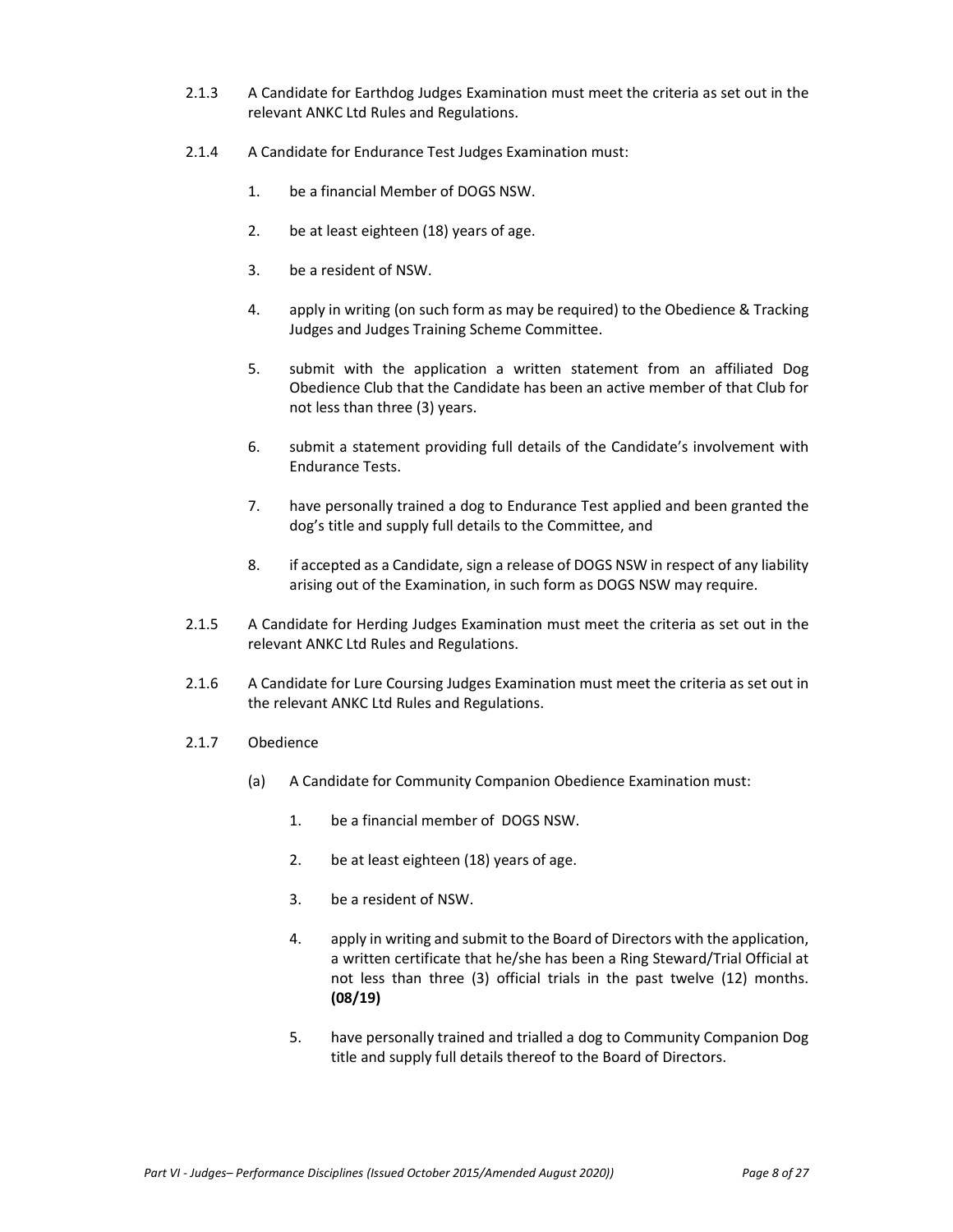- 6. Has been an active Member of an Affiliated Club for not less than three (3) years. **(08/19)**
- 7. Has been an active Instructor for not less than three (3) years. **(08/19)**
- (b) A Candidate for Novice Obedience Examination must:
	- 1. have been a Ring Steward/Trial Official at not less than three (3) official trials in the past twelve (12) months and supply full details thereof to the Board of Directors prior to the date of the practical examination. **(08/19)**
	- 2. have judged at least six (6) recognised Community Companion Dog All Breeds Obedience Club Trials, which in the opinion of the Obedience & Tracking Judges Committee, were of sufficiently high standard and supply full details thereof to the Board of Directors prior to the date of the practical examination. **(08/19)**
	- 3. have personally trained and trialled a dog to Companion Dog title and applied for and been granted the dog's title and supply full details thereof to the Board of Directors with their application.
	- 4. be listed on the current DOGS NSW List of Approved Judges for Community Companion Dog Obedience.
- (c) A Candidate for Open Obedience Examination must:
	- 1. have been a Ring Steward/Trial Official at not less than three (3) official trials in the past twelve (12) months and supply full details thereof to the Board of Directors prior to the date of the practical examination. **(08/19)**
	- 2. have judged at least six (6) recognised Novice All Breeds Obedience Club Trials, which in the opinion of the Obedience & Tracking Judges Committee, were of sufficiently high standard and supply full details thereof to the Board of Directors prior to the date of the practical examination.
	- 3. have personally trained and trialled a dog to CDX title and applied and been granted the dog's title and supply full details thereof to the Board of Directors with their application.
	- 4. be listed on the current DOGS NSW List of Approved Judges for Novice Obedience.
- (d) A Candidate for Utility Obedience Examination must:
	- 1. have been a Ring Steward/Trial Official at not less than three (3) official trials in the past twelve (12) months and supply full details thereof to the Board of Directors prior to the date of the practical examination. **(08/19)**
	- 2. have judged at least six (6) recognised Open All Breeds Obedience Club Trials, which in the opinion of the Obedience & Tracking Judges Committee, were of sufficiently high standard and supply full details thereof to the Board of Directors prior to the date of the practical examination.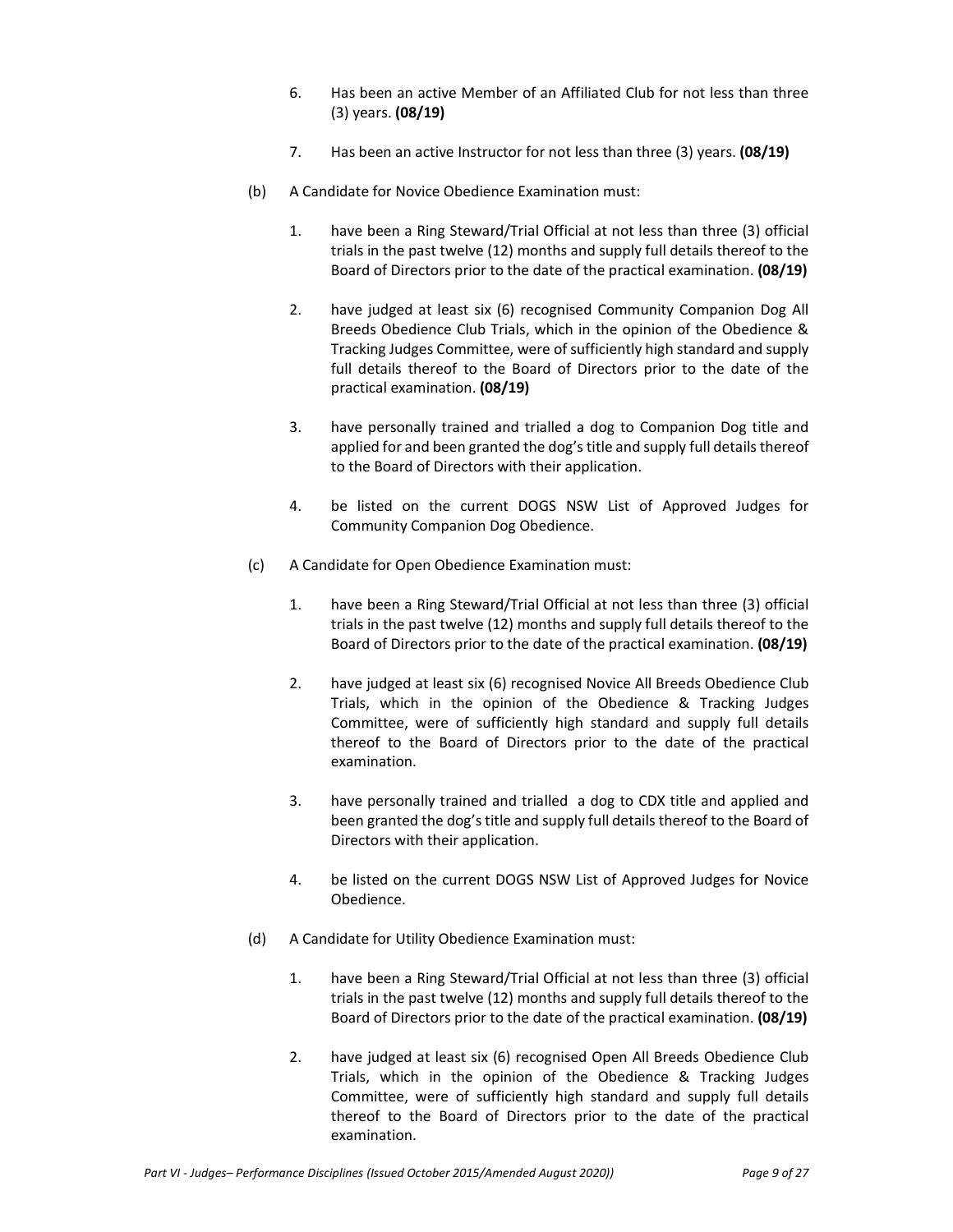- 3. have personally trained and trialled a dog to Utility Title standard and gained at least one qualification in Utility Class and supply full details thereof to the Board of Directors with their application.
- 4. be listed on the current DOGS NSW List of Approved Judges for Open Obedience.
- (e) A Candidate for Utility Excellent Obedience examination must:
	- 1. have been a Ring Steward/Trial Official at not less than three (3) official trials in the past twelve (12) months and supply full details thereof to the Board of Directors prior to the date of the practical examination. **(08/19)**
	- 2. have judged at least six (6) recognised Utility All Breeds Obedience Club Trials, which in the opinion of the Obedience & Tracking Judges Committee, were of sufficiently high standard and supply full details thereof to the Board of Directors prior to the date of the practical examination.
	- 3. have personally trained a dog to Utility Title standard and applied and been granted the dog's title and supply full details thereof to the Board of Directors with their application. **(12/10)**
	- 4**.** be listed on the current DOGS NSW List of Approved Judges for Utility Obedience.
- 2.1.8 A Candidate for Rally Obedience Judges Examination must:
	- 1. be a financial member of DOGS NSW.
	- 2. be at least eighteen (18) years of age.
	- 3. be a resident of NSW.
	- 4. apply in writing and submit to the Board of Directors with the application, a written certificate that he/she has been a Ring Steward/Trial Official at not less than three (3) official trials prior to the date of the practical examination.
	- 5. have personally trained a dog to Rally Excellent Title, applied and been granted the dog's title and supply full details thereof to the Board of Directors.
- 2.1.9 A Candidate for Sled Sport Event Judges examination must meet the criteria as set out in the relevant ANKC Ltd Rules and Regulations.
- 2.1.10 (a) Tracking Judges examination must:
	- 1. be a financial Member of DOGS NSW.
	- 2. be at least eighteen (18) years of age.
	- 3. be a resident of NSW.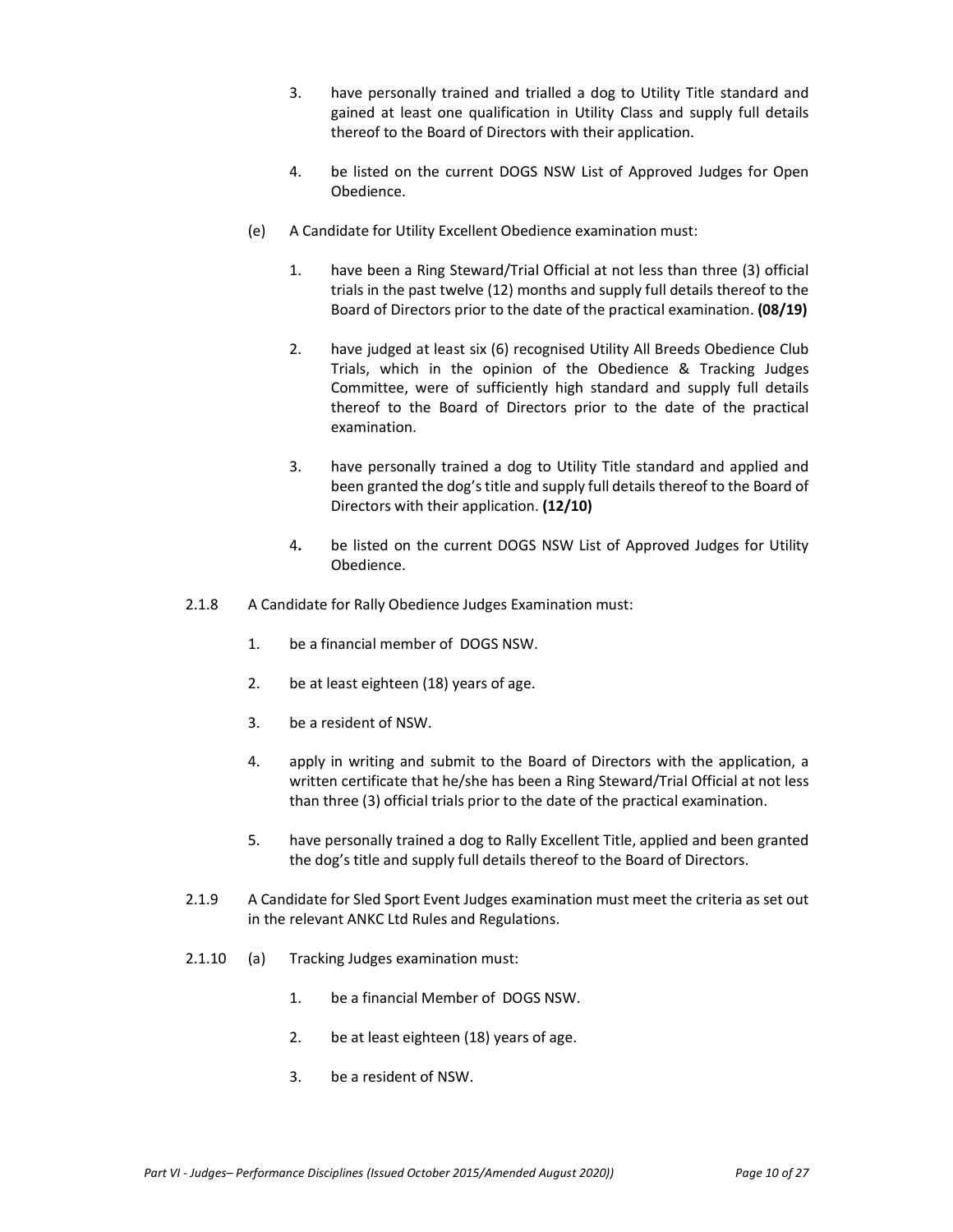- 4. apply in writing and submit to DOGS NSW with the application, a written certificate from an Affiliate conducting Tracking Trials that he/she:
	- (i) has been an active member of that Club for not less than three (3) years.
	- (ii) has been an active Instructor at a Club that conducts Tracking training.
	- (iii) has been an Official Chief Steward at two (2) and have been a Tracklayer for the Tracking Dog Section and Tracking Dog Excellent Section at at least three (3) recognised Tracking Trials.
	- (iv) have personally trained **and trialled** a dog to Tracking Dog Excellent and applied and been granted the dog's title.
- (b) A Candidate for Track and Search Dog Judges Examination must **(11/19)**:
	- (i) be a financial member of DOGS NSW for a least 3 years prior to the application
	- (ii) be over eighteen (18) years of age
	- (iii) be a resident of NSW
	- (iv) have an active and ongoing participation in the sport of Track & Search or conducting Trick & Search Trials.
	- (v) have personally trained and trialled a dog to a Track & Search Dog title and stewarded a minimum of two sanctioned Track & Search Dog Trials.
- 2.2 The Board of Directors may in its absolute discretion enrol a person who is not qualified as aforesaid but who has other special qualifications acceptable to the Board of Directors.

#### 2.3 Application to Enrol

Written application in the prescribed form must be made to the DOGS NSW Secretary and MUST include verifiable details of qualifications and experience.

- 2.4 Examination Papers
	- a. Examination Papers together with Model Answers will be prepared by a person or persons appointed by the DOGS NSW Secretary and approved by the Board of Directors and will be lodged with the DOGS NSW Secretary.
	- b. All Examination Papers will clearly indicate:
		- i. Title of Examination
		- ii. Date of Examination
		- iii. Candidate's Enrolment Number
		- iv. Time available to complete paper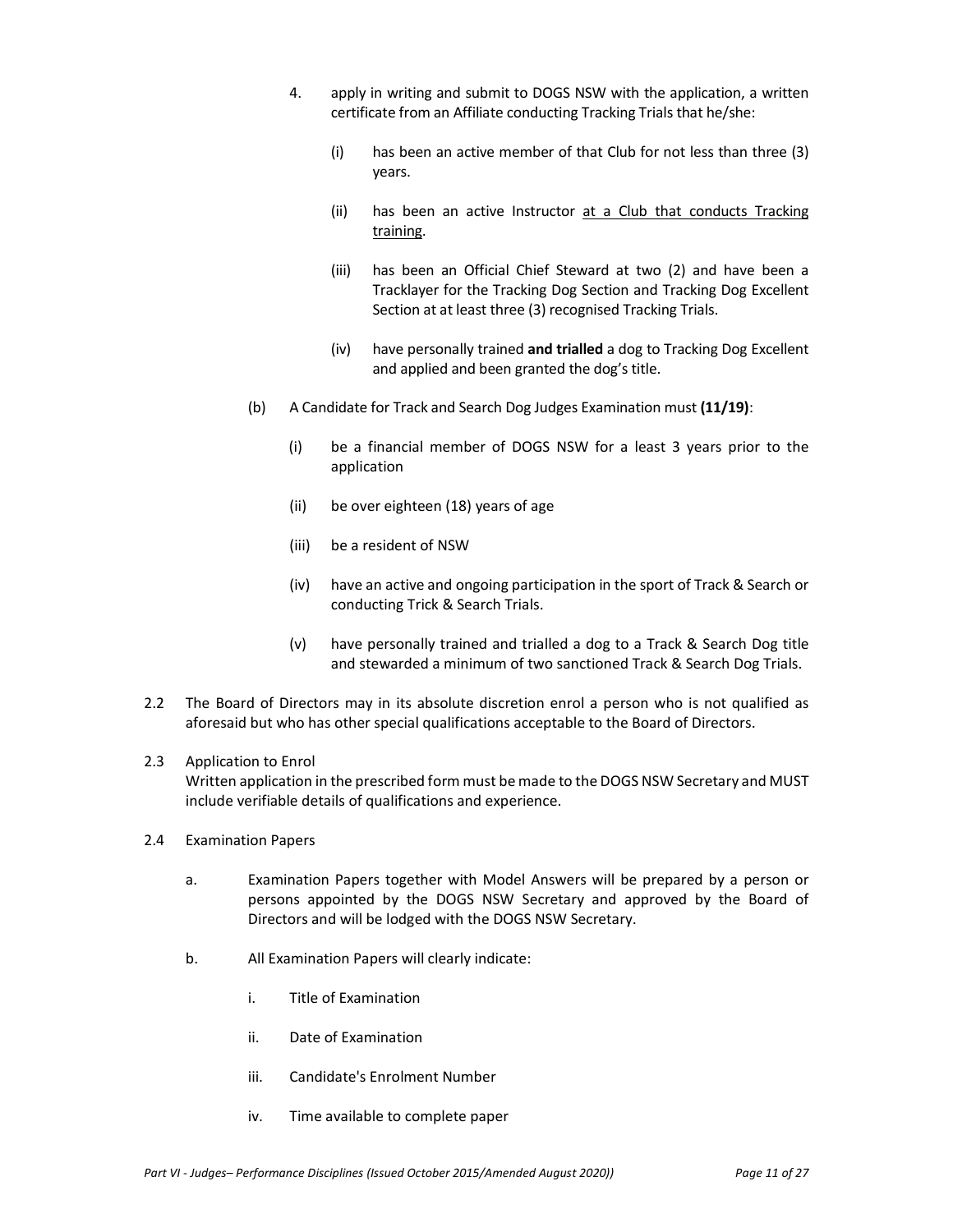- v. Total Marks available for whole paper
- vi. Marks available for individual Questions
- vii. Whether marks will be deducted for wrong answers or for Questions not attempted.
- c. Marking of Examination Papers will be undertaken by an independent committee appointed by the DOGS NSW Secretary.
- d. Marking of the Examination Papers will take account of the Model Answers provided by DOGS NSW.
- e. All Examination Papers when marked will be returned by the Clerk of Examinations to the DOGS NSW Secretary together with a Summary of Results.

#### 2.5 Notification of Results

The DOGS NSW Secretary will notify in writing each Candidate of his/her success or otherwise in each level of Examination.

In the event that a Candidate wishes to dispute his/her result he/she may request an Examination Review to be held in accordance with Section 1.5(d) above.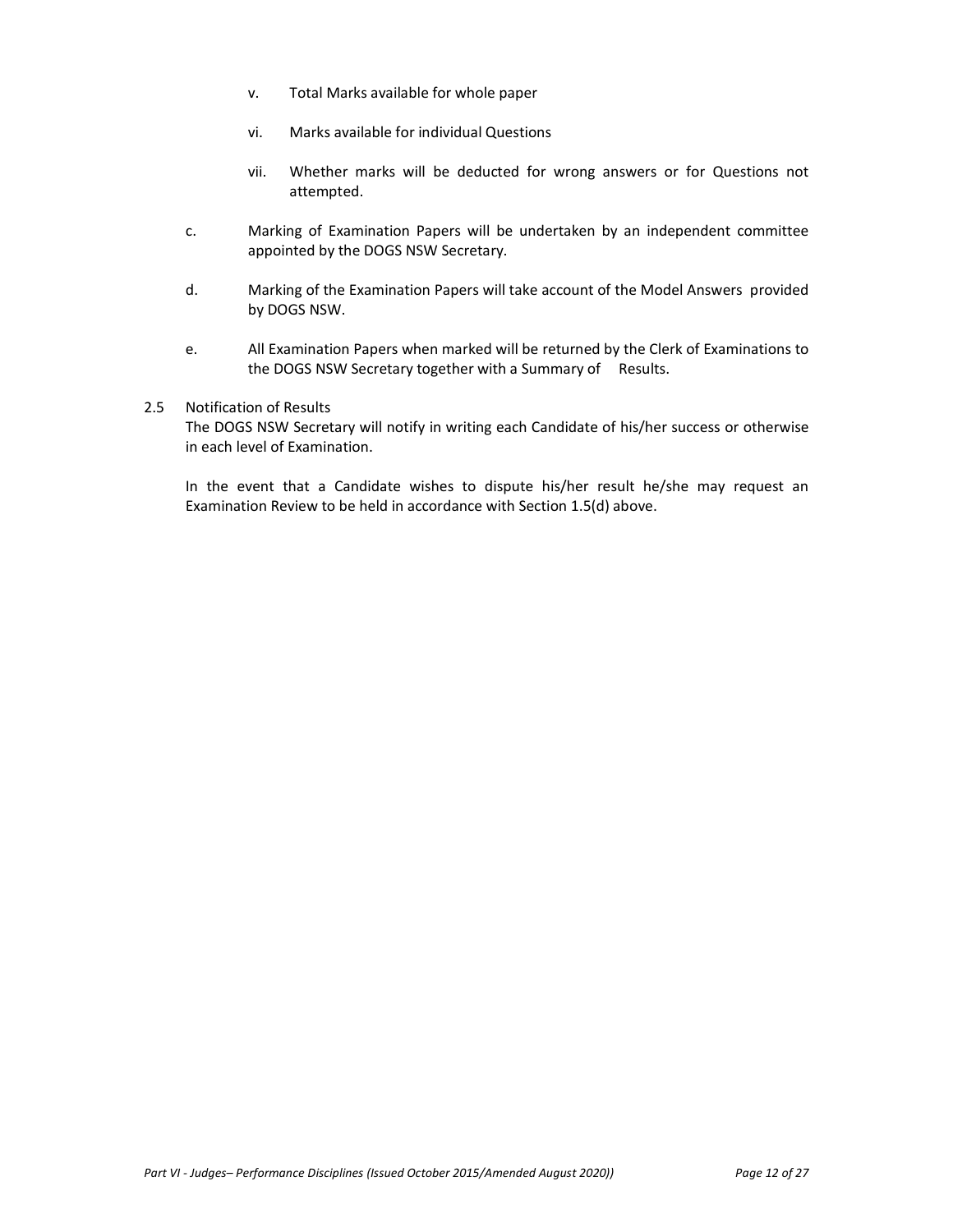#### **List of Performance Judges - Responsibilities and Privileges of Judges**

- 3.1 A person who has been approved as a Judge shall be entitled to Judge in accordance with such approval for a period of one (1) year commencing on the 1st day of July and may apply for further approval annually by lodging with the DOGS NSW Secretary the prescribed application for such approval on or before the 30th day of June in each year together with the prescribed fee. Such an application received after 30th day of June may be granted by the Board of Directors at its sole discretion but subject to the payment by the applicant of any additional fee.
- 3.2 Approval to judge shall be applied for annually for the year commencing on the first day of July. Until otherwise determined by the Board of Directors an application for the renewal of such approval shall be lodged with the DOGS NSW Secretary on or before the preceding 30th day of June together with the prescribed fee. Such an application received after 30th day of June may be granted by the Board of Directors at its sole discretion but subject to the payment by the applicant of any additional fee.
- 3.3 A person shall not be entitled to judge at a Recognised Show unless he has been approved as a Judge or unless he has received the permission of the Board of Directors to judge at a nominated show.
- 3.4 A Judge shall not be entitled to judge outside the State unless he has been approved to judge the **discipline or section of a discipline** he is asked to judge or if not so approved unless he receives the prior written permission of the Board of Directors to judge at a nominated **show** outside the State.
- 3.5 A financial member of DOGS NSW who is eighteen (18) years of age who:- **(04/09)**
	- (i) qualifies by examination in accordance with this part of the Regulations to be a Judge may apply to the Board of Directors for approval and entry on the relevant Judges List in which he is eligible to become a Judge, or
	- (ii) shows cause why an approval which has lapsed and is not otherwise renewable should be renewed may apply to the Board of Directors for the relevant Judges List in which he was a included prior to the time such approval lapsed.
- 3.6 A Judge who is not available to accept Judging appointments by reason of absence from the State or for other reasons acceptable to the Board of Directors may apply to the Board of Directors to have his name placed on a reserve list for the appropriate List. A person whose name has been placed on the reserve list may at any time apply to the Board of Directors to be reinstated on payment of the appropriate fee.
- 3.7 The Board of Directors may require a Judge to show cause why his approval to judge should not be suspended, cancelled or refused, or Board of Directors may suspend, cancel or refuse to grant approval to judge, and or an appointment, without giving or being required to give any reason for doing so. The Board of Directors in its absolute discretion may grant an approval to judge subject to such terms and conditions as it may see fit either generally or in a particular circumstance.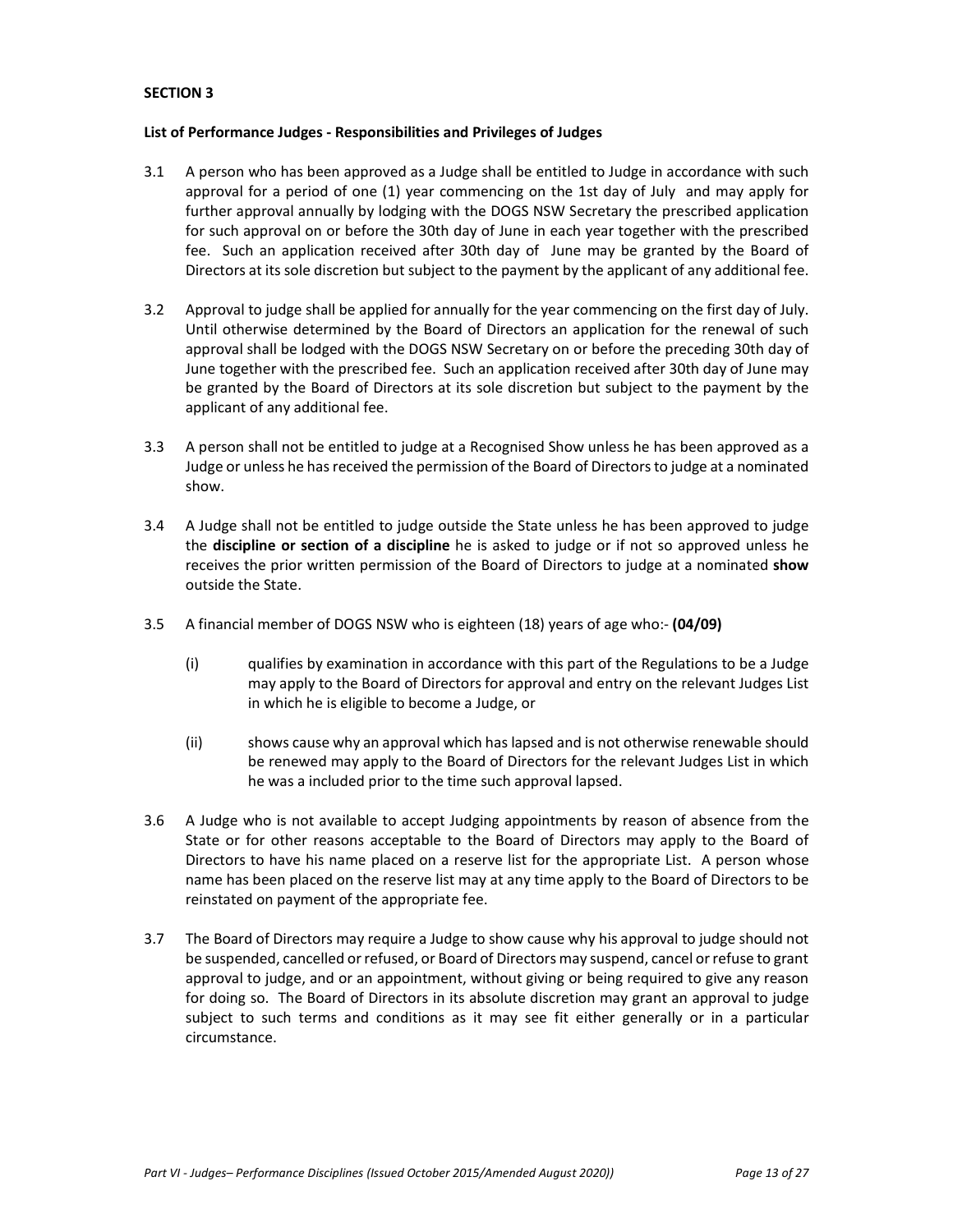3.8 A Judge whose approval to judge or Certificate of Judging has been cancelled, refused or suspended may appeal to the Board of Directors for its reinstatement.

The Board of Directors shall hear or at its discretion may appoint a Committee to hear such appeal and the decision of the Board of Directors or of such Committee shall be final and binding on the appellant.

- 3.9 The Board of Directors or such Committee may require the appellant and any witnesses to make statements on oath or by way of Statutory Declaration. The proceedings of the appeal shall be strictly confidential and without regard to the normal rules of evidence and a member of the Board of Directors or of such Committee or a person who appears as a witness before it who is a member of DOGS NSW shall not make any reference to, or statement concerning matters dealt with by the Board of Directors or such Committee other than by way of report to the Board of Directors.
- 3.10 A person who applies for approval to judge shall be deemed to have full knowledge of the Regulations and hereby agrees to indemnify DOGS NSW, the Board of Directors and members from all claims and demands which may arise in consequence of his being granted approval to judge or having the same suspended, cancelled or refused.
- 3.11 The granting of approval to judge shall not confer any rights or entitlements on the holder thereof except as hereinafter provided, and the cancellation, suspension or refusal thereof shall not entitle the former holder therof to any claim for damages, compensation or right of reinstatement except in accordance with Regulations 3.8 of this Part of the regulations.
- 3.12 Judges are required to be conversant with DOGS NSW Regulations and with ANKC Ltd Rules and Regulations relevant to the discipline for which they are licenced.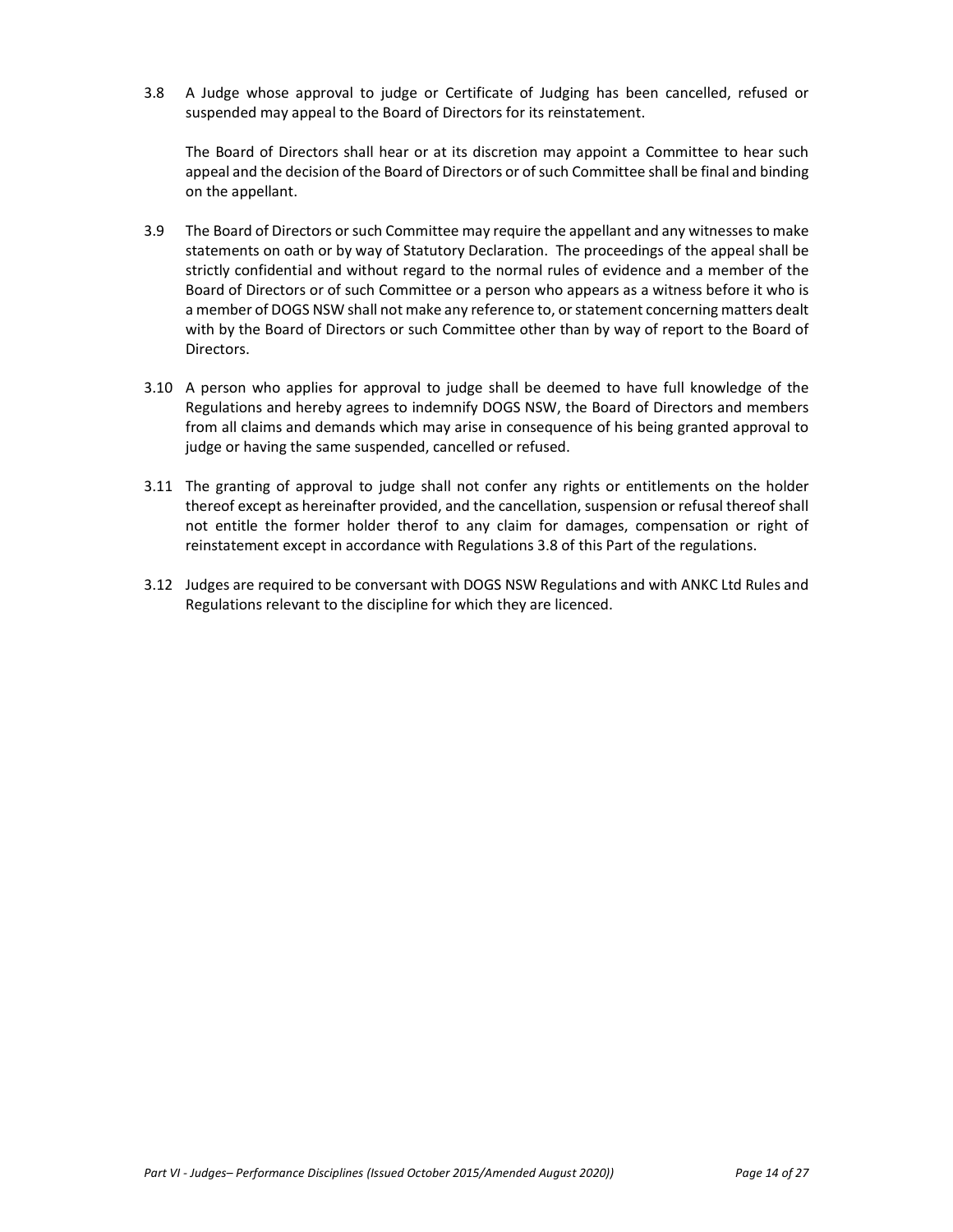#### **Judging Appointments - Judging at Recognised Shows**

### 4.1 **DELETED (12/06)**

- 4.2 (a) A Judge shall not:-
	- $(i)$  judge an exhibit which he directly or indirectly owns or leases alone or jointly with another;
	- (ii) act as a handler of an exhibit or exhibit a dog in the same class including the winners of winners class at an Obedience Trial or Obedience Section of a Show at which he officiates as a Judge. **(11/96)**
	- (iii) judge an exhibit which, during the previous six  $(6)$  months, has been used at stud over a bitch which he directly or indirectly owns or leases alone or jointly with another Member or which, during that period, has been mated to a dog which he directly or indirectly owns or leases alone or jointly with another Member. **(06/03)**
	- (iv) Judge an exhibit exhibited or handled contrary to Show Regulation 12.18. **(06/03)**
	- (v) **act as a handler of an exhibit or exhibit a dog in the same class or section at an Agility Trial, Dances with Dogs Competition, Earthdog Test, Endurance Test, Sled Sport Event, Tracking or Track and Search Dog Trial at which he officiates as a Judge.**
	- **(vi) act as a handler of an exhibit or exhibit a dog in a Lure Coursing Meet at which he officiates as a Judge. (05/18)**
	- (b) An exhibit shall be deemed to be owned by or to be leased to a Judge if it is an exhibit in which, at any time during the previous six (6) months, he or his spouse, his children, parents, brothers, sisters, or their children or the parents of his spouse, their children or grand children, or Members who are members of his household, or in any case any one or more of them, have any interest. **(6/90), (09/02)**
	- (c) An exhibit inferred to in Clause 4.2(a) of this Regulation shall be disqualified with effect from the commencing day of the Show.
- 4.3 At each judging appointment a Judge shall properly maintain the Judges Score Card as provided by DOGS NSW. The Judge shall initial any alteration made in the record and sign **the completed score card or sheet in accordance with the particular discipline.**
- 4.4 At the conclusion of the judging of each class a Judge shall make his awards in a clear and decisive fashion and record the same in the Judge's Score Card**/sheet**. Such decision shall be final and binding on the exhibitors unless an exhibit given an award is or should have been disqualified by the Show Committee or pursuant to these Regulations.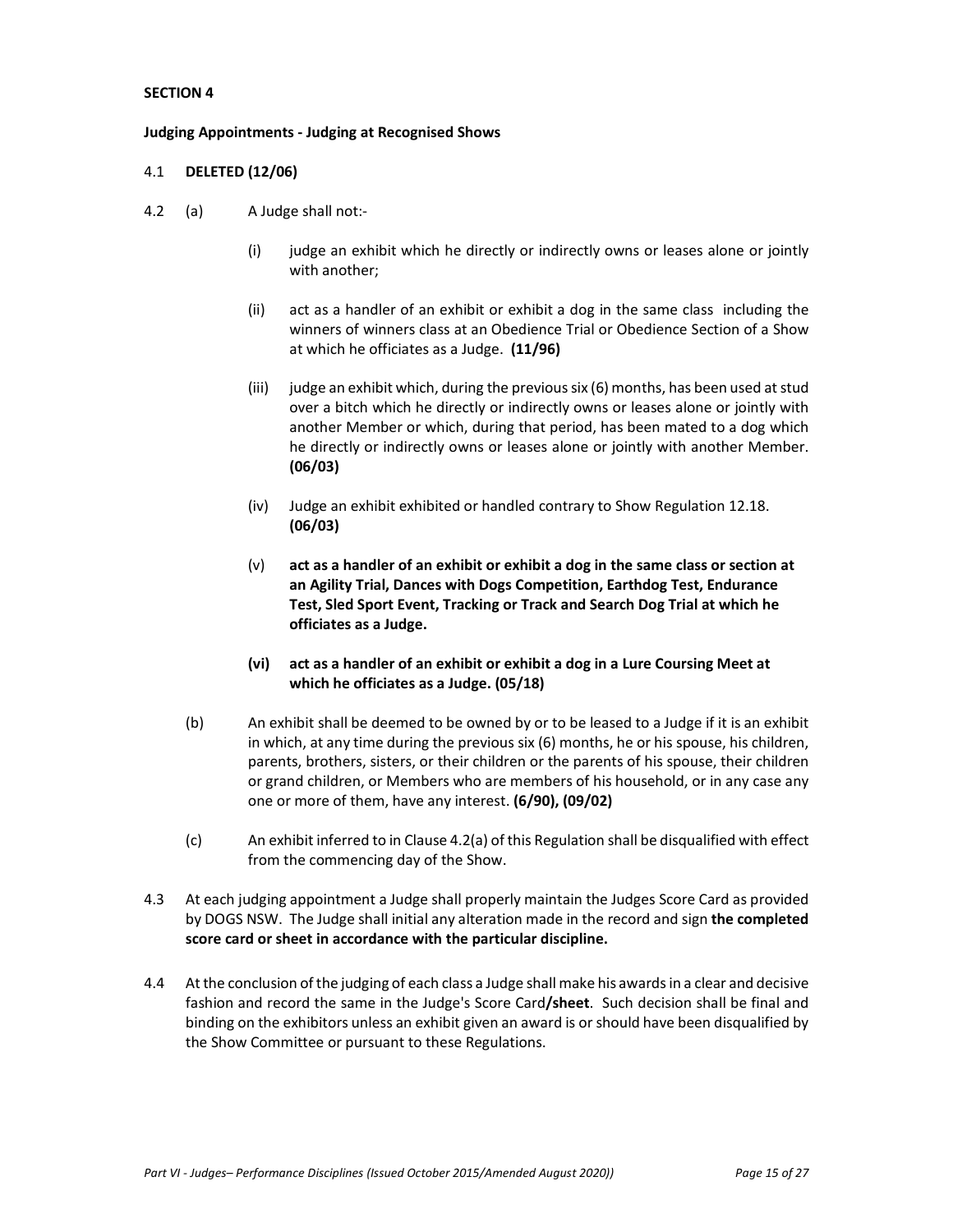## **Order of Merit**

- 4.5 (a) Upon the making of an award by a Judge at the completion of the judging of a class the award winners shall be lined up in order of merit.
	- (b) A Judge shall not make the same award to two exhibits in the same class.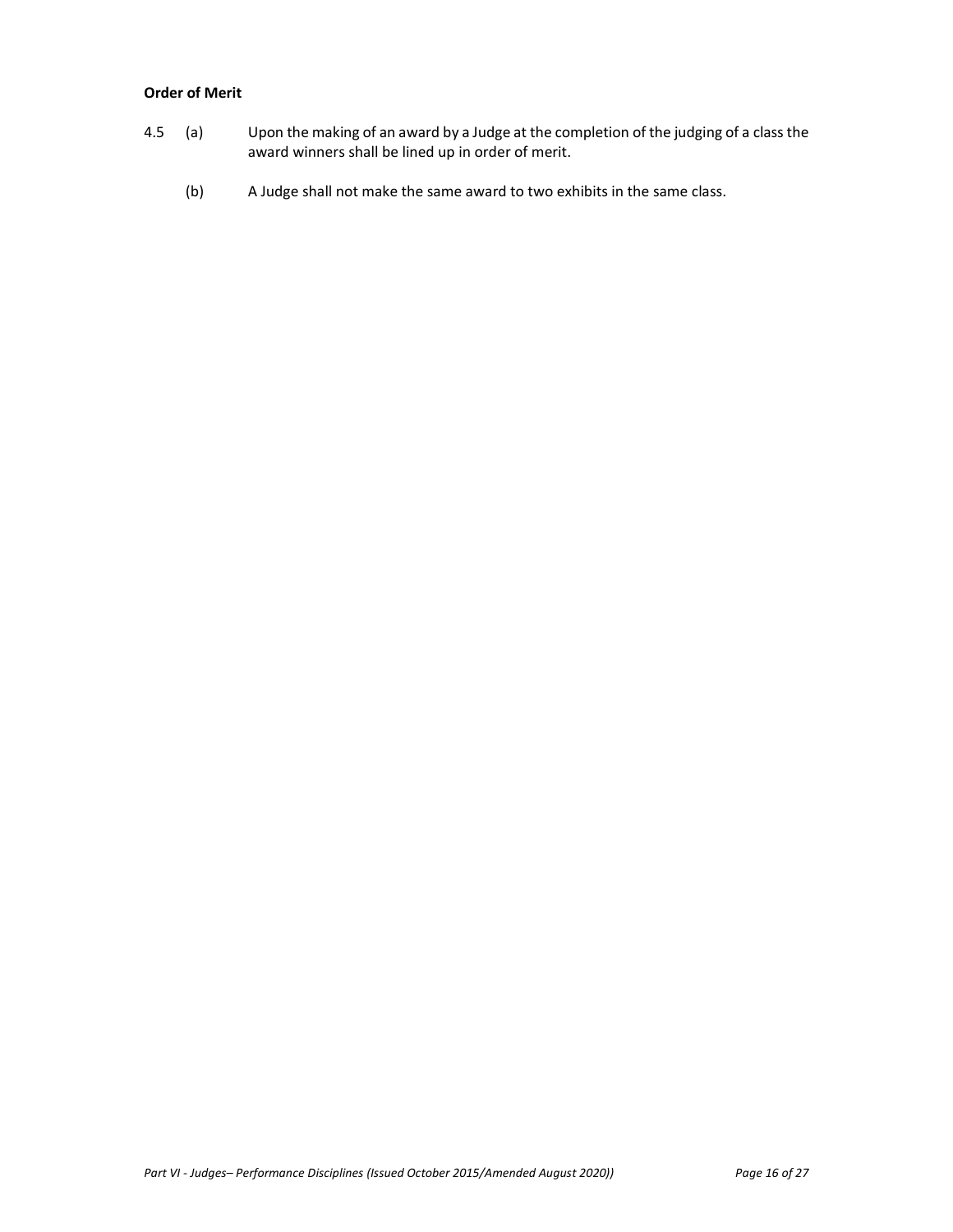## **DOGS NSW OBEDIENCE JUDGES TRAINING & EXAMINATION SCHEME (To be read in conjunction with ANKC Ltd Regulations Part 3C)**

1. TERMINOLOGY

| 1.1 | Course Convenor:              | Chair of the Obedience & Tracking Judges Committee or a<br>person appointed by the Board of Directors.                                                                                                                                                                |
|-----|-------------------------------|-----------------------------------------------------------------------------------------------------------------------------------------------------------------------------------------------------------------------------------------------------------------------|
| 1.2 | Trainee:                      | A person undertaking Judges training.                                                                                                                                                                                                                                 |
| 1.3 | Assessor/Mentor/Trainer:      | ANKC Ltd Obedience Panel Judge appointed by the Obedience<br>& Tracking Judges Committee or the Board of Directors.                                                                                                                                                   |
| 1.4 | Distance Trainee:             | Trainee Judges who are considered by the Member Body<br>Obedience & Tracking Judges Committee to reside a distance<br>from the normal venue for lectures and Theory Examination<br>that would make travelling a risk may apply to study through<br>distance training. |
| 1.5 | <b>Clerk of Examinations:</b> | Person appointed by the Board of Directors (07/19)                                                                                                                                                                                                                    |

## 2. OVERVIEW

- 2.1 Australian National Kennel Council Limited (ANKC Ltd) Member Bodies will be responsible for the Training, Testing, Assessment and Maintenance of Judging Licences. In the State of NSW, DOGS NSW will be responsible for these matters.
- 2.2 DOGS NSW will assess Judges in the following sequential order:-
	- 1. CCD
	- 2. Novice
	- 3. Open
	- 4. Utility
	- 5. UDX
- 2.3 DOGS NSW may assess Judges for a CCD and Novice Judges Licence simultaneously.
- 2.4 If DOGS NSW requires a higher standard than the ANKC Ltd Minimum Standards, then the DOGS NSW Standards will take precedence over the ANKC Ltd minimum Standards.
- 3. FORMAT FOR JUDGES TRAINING
- 3.1 Notification of the conduct of an Obedience Judges Training and Examination Scheme will be published in the DOGS NSW Gazette.
- 3.2 The notification will include the dates for lectures, training sessions and examinations.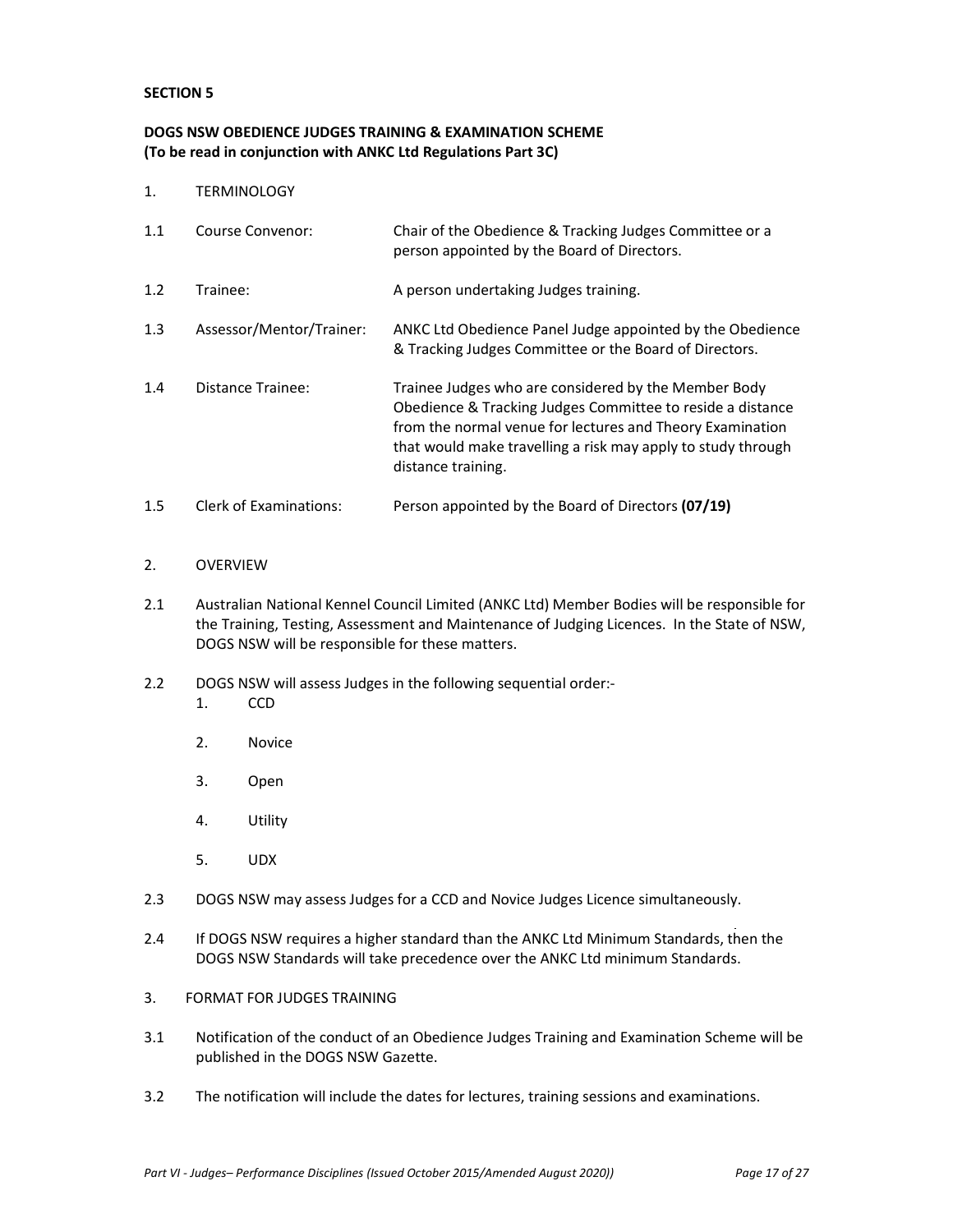- 3.3 DOGS NSW requires a Trainee to pass a Theory Examination prior to undertaking a Practical Examination. The Theory Examination will be based on the ANKC Ltd rules pertaining to the class applied for, the general requirements of the Rules for the Conduct of Obedience Trials and the Regulations of DOGS NSW as they pertain to Obedience Judging.
	- 3.3.1 A Trainee may apply to DOGS NSW for an oral Theory Examination.
- 3.4. Apart from the lectures and practical judges training sessions, it is the Trainee's responsibility to undertake self education to gain further judging experience. It is suggested that Trainees organise additional training by contacting a member of the Obedience & Tracking Judges Committee.
- 3.5 There will be a maximum of four (4) compulsory practical judges training sessions.
- 3.6 Trainees will be expected to attend 75% of compulsory sessions. A Trainee who is unable to attend a compulsory session should advise the Convenor in writing at least fourteen (14) days prior to the session. A Trainee, who cannot attend because of an unexpected occurrence, should advise the Convenor as soon as it is possible to do so.
- 3.7 Attendance at compulsory sessions is a prerequisite for undertaking a Practical Examination.
- 3.8 Trainees will be required to complete a Trainee Report Sheet noting their progress during the course. This sheet must be returned to the Convenor by the set date.
- 4. METHOD OF EDUCATION (SELF EDUCATION)
- 4.1 Trainees will be required to educate themselves by studying and being conversant with the Rules and Regulations of DOGS NSW relevant to Obedience trialling and updates to the Rules for the Conduct of Obedience Trials.
- 4.2 Trainees are to attend all lectures and practical training sessions unless otherwise approved by DOGS NSW. Non-attendance at lectures and/or practical training sessions will preclude the Trainee from Practical Examination unless an acceptable written apology is received by DOGS NSW within fourteen (14) days of the relevant event.
- 4.3 Trainees are required to arrange for a Trainer/Mentor to observe their judging at the relevant level to assess their performance. A copy of the completed Judge's Sheet is to be forwarded to the Convenor prior to the date set by DOGS NSW.
- 4.4 Trainees are to "judge and critique" a minimum of 30 dogs under at least 4 Trainers/ Mentors to be eligible to sit the Practical Examination. **(08/20)**
- 5. APPLICATION
- 5.1 All applications for the Obedience Judges Training Scheme must be made on the application forms approved by DOGS NSW. All requirements for specific classes must be fulfilled prior to the Trainee undertaking a Theory/or Practical Examination. DOGS NSW reserves the right to seek verification of any information provided by the applicant.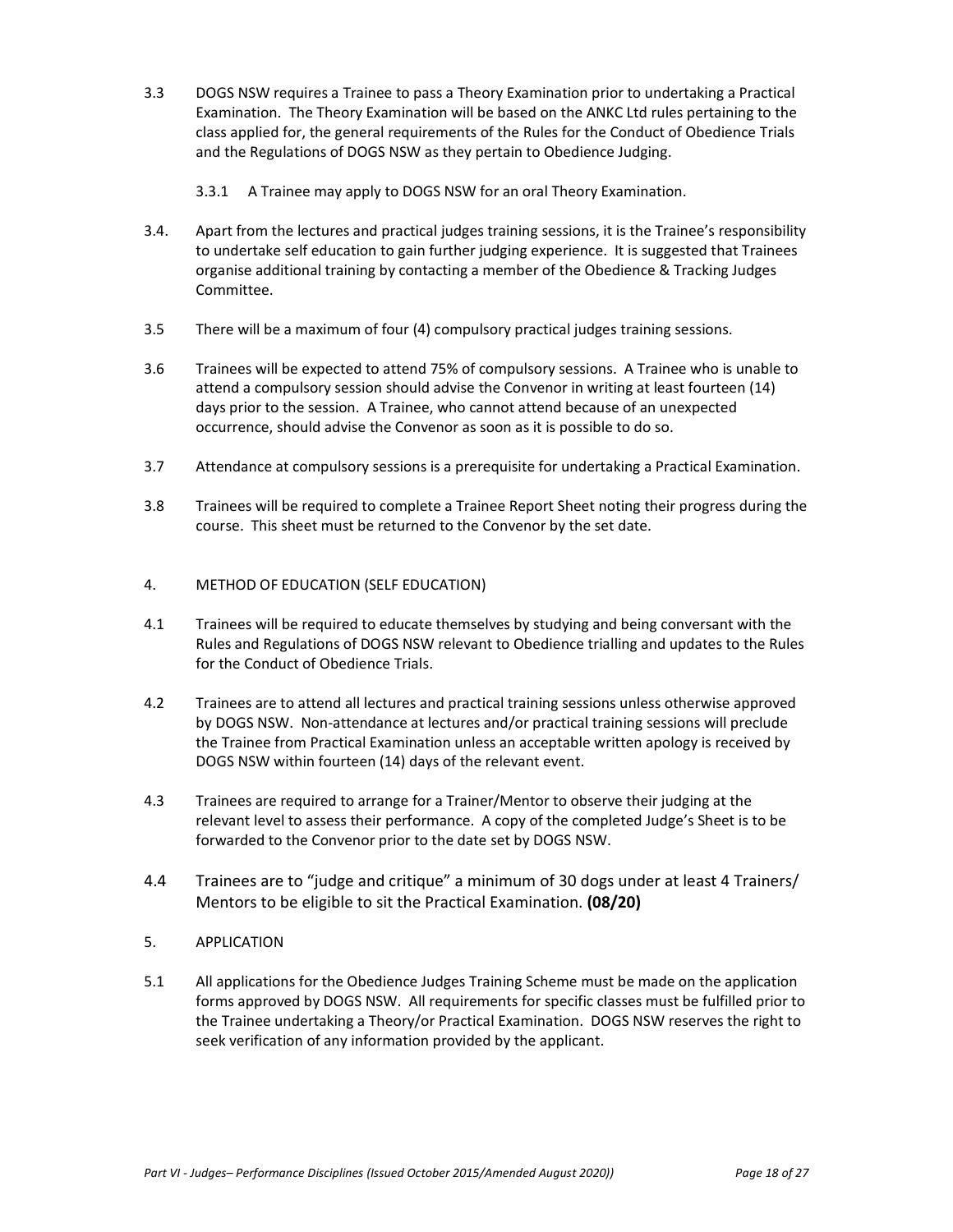- 6. ELIGIBILITY
- 6.1 The Applicant must:
	- 6.1.1 Be a member of DOGS NSW for at least three (3) years prior to the application and be a current financial member of DOGS NSW.
	- 6.1.2 Be over eighteen (18) years of age.
	- 6.1.3 Reside in the State of NSW.
- 6.2 DOGS NSW may approve applications received from members who do not meet the above criteria providing that they are permanent residents of Australia and can effectively demonstrate and produce documentation verifying their experience and qualifications to meet the above standards gained in a previous country of residence.
- 6.3 A person may apply to enroll in an Obedience Judges Training Scheme as a Distance Trainee.
- 6.4 To be eligible to apply for a:-
	- 6.4.1 COMMUNITY COMPANION DOG JUDGING LICENCE
		- 6.4.1.1 The applicant must have personally trained and trialled a dog to a minimum of a CCD title.
		- 6.4.1.2 The applicant must supply written evidence that they have been a Ring Steward/Trial Official at not less than three (3) official Trials.
	- 6.4.2 C0MPANION DOG JUDGING LICENCE
		- 6.4.2.1 The applicant must have personally trained and trialled a dog to a minimum of a CD title and supply details with their application.
		- 6.4.2.2 The applicant must supply written evidence that they have been a Ring Steward/Trial Official at not less than three (3) official Trials prior to the date of the Practical Examination.
		- 6.4.2.3 The applicant must have judged at, at least, three (3) recognised Community Companion All Breeds Obedience Club Trials and supply full details prior to the Practical examination.
		- 6.4.2.4 The applicant must hold a current ANKC Ltd Community Companion Dog Obedience Licence.
		- 6.4.2.5 Applicants who successfully complete the CCD and CD course run concurrently will not be granted the licence for the higher standard until the required judging appointments have been completed and details have been supplied in writing to DOGS NSW.

### 6.4.3 OPEN JUDGING LICENCE

6.4.3.1 The applicant must hold a current ANKC Ltd Novice judging licence.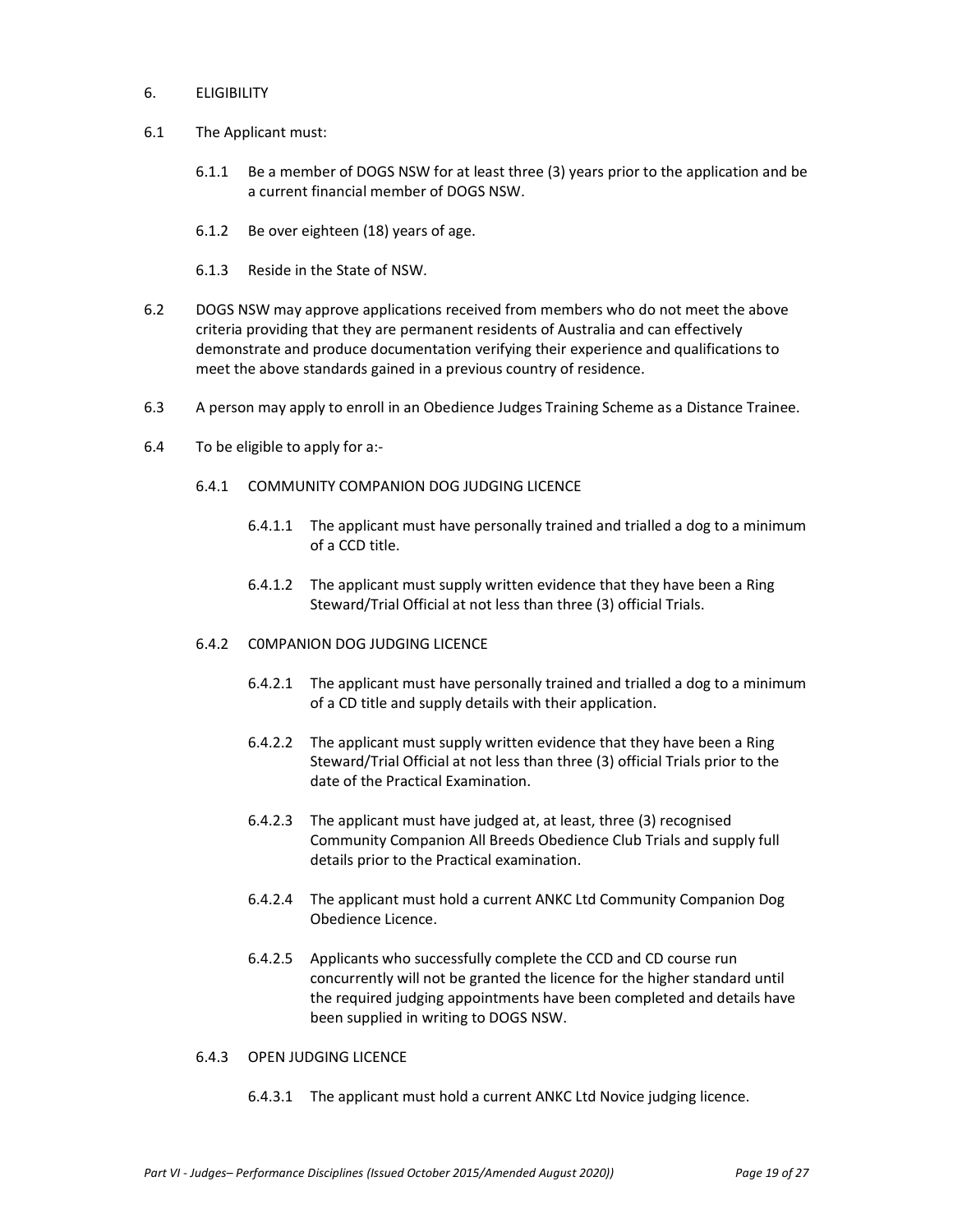- 6.4.3.2 The applicant must have personally trained and trialled a dog to CDX title and supply details with their application.
- 6.4.3.3 The applicant must supply written evidence that they have been a Ring Steward/Trial Official at not less than three (3) official Trials prior to the date of the Practical Examination.
- 6.4.3.4 The applicant must have judged at, at least, six (6) recognised Novice All Breeds Obedience Club Trials and supply full details prior to the Practical Examination.

#### 6.4.4 UTILITY JUDGING LICENCE

- 6.4.4.1 The applicant must hold a current ANKC Ltd Open Judging Licence.
- 6.4.4.2 The applicant must have personally trained and trialled a dog to Utility title standard and gained at least one (1) qualification in Utility Class and supply details with their application.
- 6.4.4.3 The applicant must supply written evidence that they have been a Ring Steward/Trial Official at not less than three (3) official Trials prior to the date of the Practical Examination.
- 6.4.4.4 The applicant must have judged at, at least, six (6) recognised Open All Breeds Obedience Club Trials and supply full details prior to Practical Examination.

### 6.4.5 UTILITY DOG EXCELLENT JUDGING LICENCE

- 6.4.5.1 The applicant must hold a current ANKC Ltd Utility Judging Licence.
- 6.4.5.2 The applicant must have personally trained and trialled a dog to Utility title standard and applied for and been granted the dog's title and supply details with their application.
- 6.4.5.3 The applicant must supply written evidence that they have been Ring Steward/Trial Official at not less than three (3) official Trials prior to the date of the Practical Examination.
- 6.4.5.4 The applicant must have judged at, at least, six (6) recognised Utility All Breeds Obedience Club Trials and supply full details prior to the Practical Examination.

## 7. APPLICATION FOR EXAMINATION

- 7.1 The Examinations will be carried out in the following sequential order:-
	- (i) Theory Examination
	- (ii) Practical Examination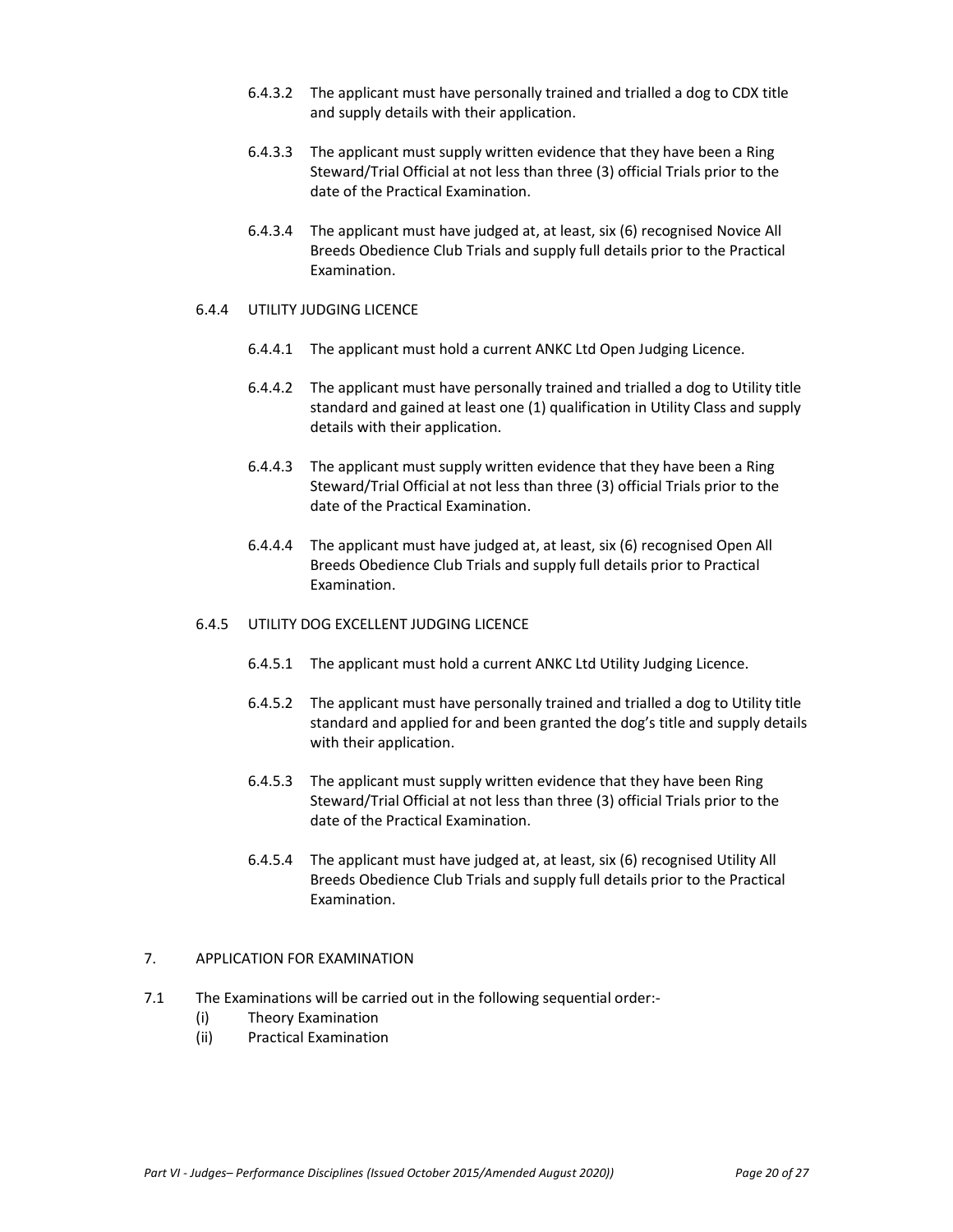#### 8 PROCEDURE FOR THEORY EXAMINATION

- (a) The Obedience & Tracking Judges Committee will be responsible for the supervision and marking of all Theory Examinations.
- (b) DOGS NSW will issue the Trainees with an examination number which will be the only identifying number on the examination paper. This number will be provided to each Trainee in a sealed envelope at the Examination.
- (c) The marking is to be undertaken by Judges appointed by the Obedience & Tracking Judges Committee who will mark the examination papers independently. The Trainee must receive a pass mark by the majority of the markers in order to achieve a pass.
- (d) The examination papers must be marked by at least two (2) and if necessary three (3) markers.
- (e) The Obedience & Tracking Judges Committee will appoint a different Panel of three (3) markers to mark papers in the event of a Trainee requesting a review of their written examination. These papers will be remarked separately without conferring.
- (f) All questions with incorrect answers will be supplied to the Trainee with the correct answers.
- (g) DOGS NSW will notify successful Trainees who must then pay the prescribed Practical Examination Fee by the required date.

#### 9 THEORY EXAMINATION

- 9.1 The pass mark for this examination is a minimum of 80%.
- 9.2 The Trainee must pass the Theory Examination in order to undertake the Practical Examination.
- 9.3 The Examination will comprise two (2)/three (3) sections:-
	- 9.3.1 Principle features;
	- 9.3.2 Questions as set by Obedience & Tracking Judges Committee for the relevant class.
- 9.3.3 An Examination covering questions from the Rules and Regulations of DOGS NSW relevant to Obedience Trialling will be conducted for Trainees not already on a judging Panel.
- 9.4 Distance Trainee Theory Examination.
	- 9.4.1 Trainees who have been approved to undertake distance training may apply in writing to undertake their Theory Examination at an approved venue closer to their residence.
	- 9.4.2 A Distance Theory Examination will be conducted on the same date and at the same time as the Examination held at the DOGS NSW Complex.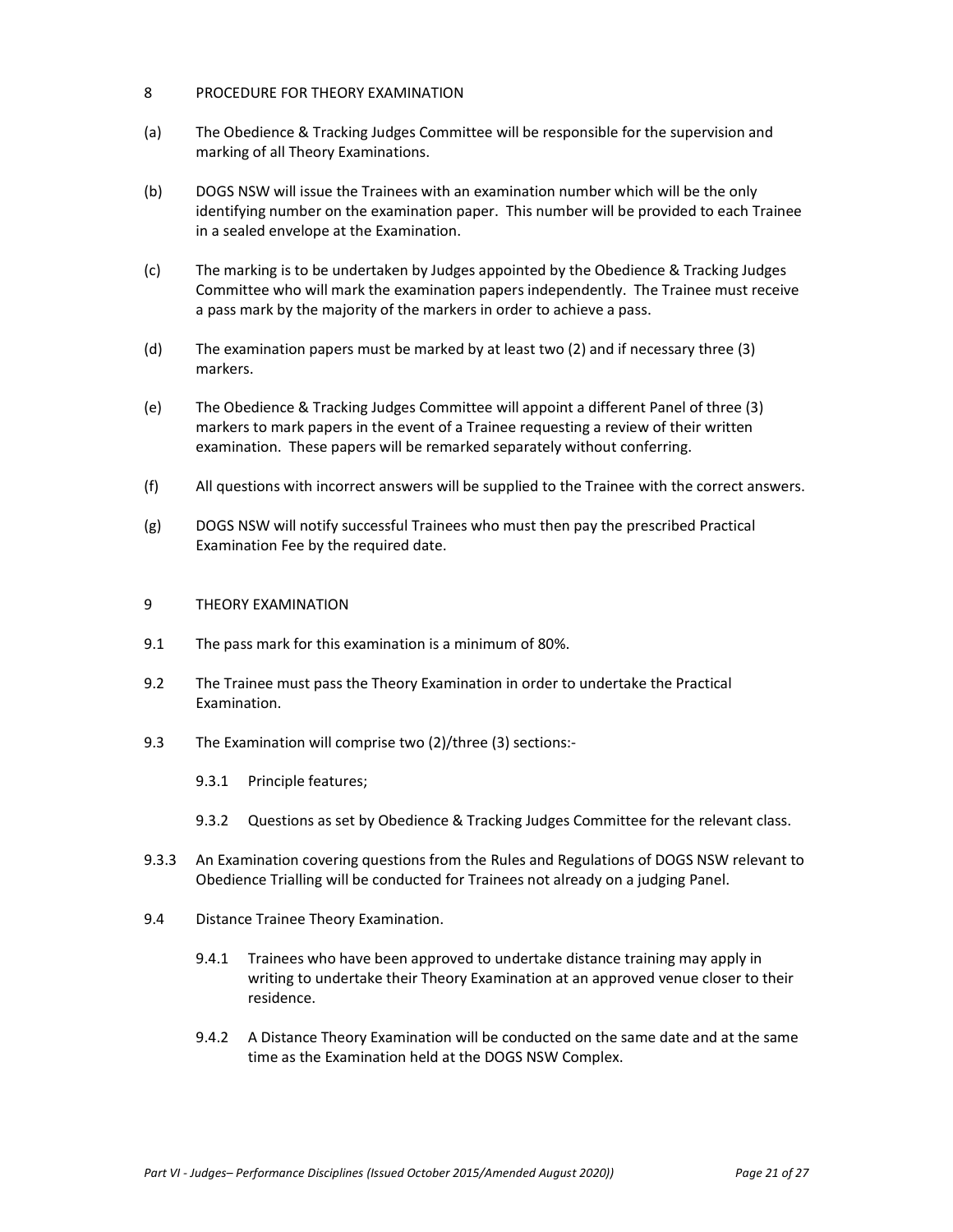- 9.4.3 The Examination Supervisor for a Distance Theory Examination must be approved by DOGS NSW.
- 9.4.4 DOGS NSW will forward the Examination papers to the Supervisor.
- 9.4.5 On completion of the Examination, the Supervisor will place the papers in the supplied, addressed envelope and forward them to DOGS NSW for marking by the Committee.
- 9.5 A Trainee who fails a Theory Examination may, within fourteen (14) days of the advice of their result, make a written request for their paper to be reviewed.

## 10 PRACTICAL TRAINING SESSIONS

- 10.1 Trainers/Mentors must be suitably qualified ANKC Ltd Obedience Panel Judges appointed by the Obedience & Tracking Judges Committee.
- 10.2 The Trainer/Mentor must:-
	- 10.2.1 Supervise the Trainee's judging of at least three (3) dogs per session for all classes.
	- 10.2.2 Advise the Trainee of ways in which they feel the Trainee's judging could be improved.
	- 10.2.3 Sign the Trainee's Practical Training Form after completing details of any suggested judging modification or reinforcement of the Trainee's judging.
- 10.3 These forms are to be retained by the Trainee and forwarded to the Course Convenor by the date set by DOGS NSW. Copies may be retained by the Trainee.

## 11 PROCEDURE FOR PRACTICAL EXAMINATION

- (a) It will be the responsibility of the Course Convenor to arrange the venue, dogs, handlers and all stationery for the Practical Examination.
- (b) The Convenor will organise at least four (4) appropriate dogs and handlers for each Trainee. Suitably qualified dogs are necessary to enable all Trainees to be properly and fairly assessed.
- (c) Assessors for the Practical Examination will comprise suitably qualified ANKC Ltd Obedience Panel Judges approved by the Board of Directors.
- (d) The Convenor will arrange three (3) Assessors for each Panel together with Stewards for the various levels to be examined.
- (e) The same Panel will assess all Trainees aspiring for a particular licence.
- (f) The Assessment Panel should be positioned so that they can independently assess each dog and handler and the Trainee being assessed.
- (g) There should be no collaboration or unnecessary discussion between the Assessors prior to their scores being recorded, however, brief discussion between the Assessors for the purpose of clarification is understood.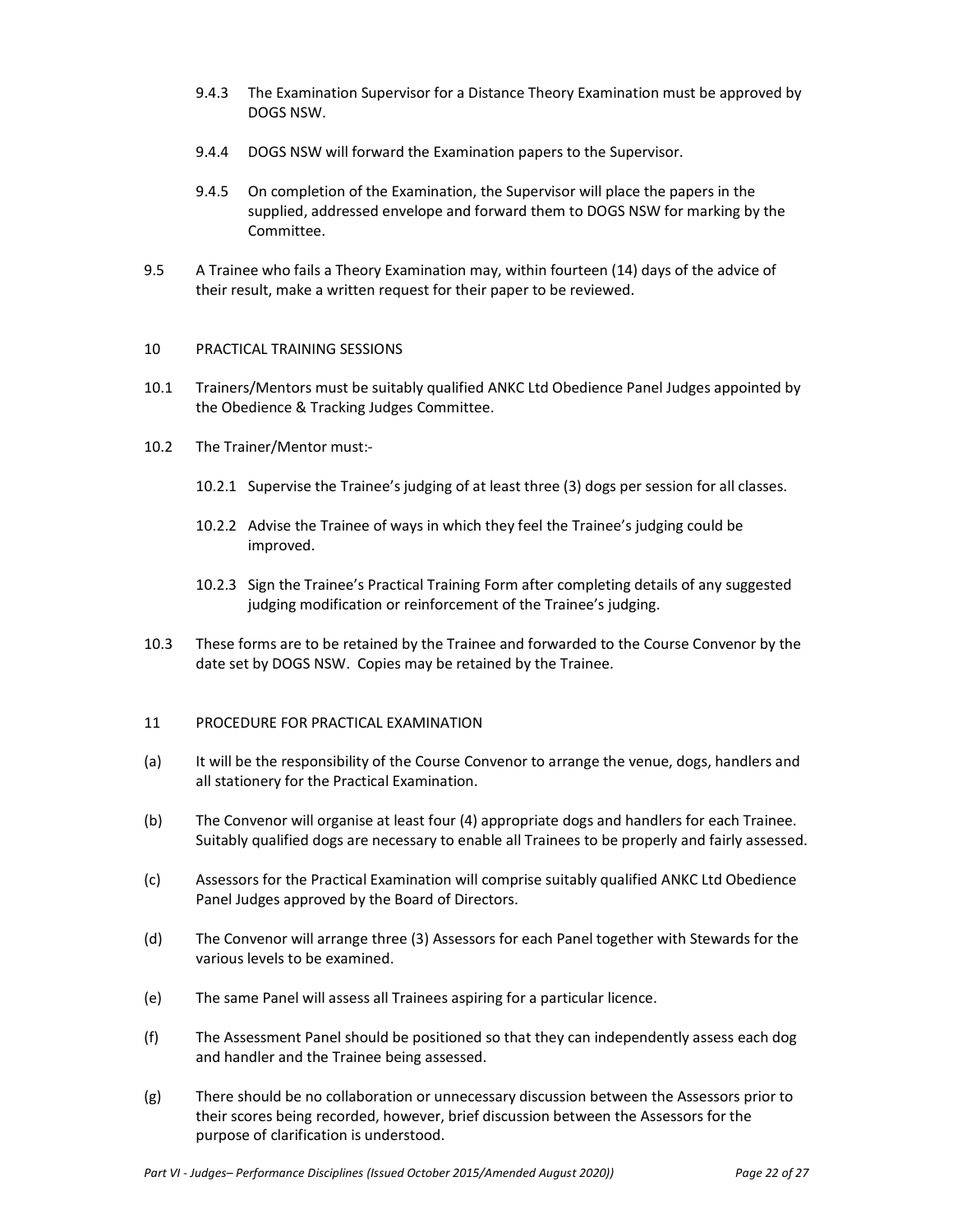(h) Trainees may be questioned with regard to their awarded scores, however, prolonged questioning, or intimidating "*what if*" questions should not be asked. Stress on the Trainee should be minimised.

## 12. PRACTICAL EXAMINATION

- 12.1 A Trainee must pass the Theory Examination in order to undertake the Practical Examination.
- 12.2 A Trainee may apply for a combination of CCD and Novice in the same scheme or, alternatively, may choose to attempt a single class in a scheme.

#### 12.3 CCD

12.3.1 Provide documentation of the number of dogs judged at each compulsory Practical Judges Training session.

#### 12.4 Novice

- 12.4.1 Provide documentation of the number of dogs judged at each compulsory Practical Judges Training session.
- 12.4.2 Provide details of least three (3) CCD judging appointments at recognised Community Companion All Breeds Obedience Club Trials including the Affiliate and date.

Except for Trainees completing their CCD and CD examination concurrently where 6.4.2.5 would apply.

#### 12.5 Open

- 12.5.1 Provide documentation of the number of dogs judged at each compulsory Practical Judges Training session.
- 12.5.2 Provide details of at least six (6) Novice judging appointments at recognised Novice All Breeds Obedience Club Trials including Affiliate and date.

#### 12.6 Utility

- 12.6.1 Provide documentation of the number of dogs judged at each compulsory Practical Judges Training session.
- 12.6.2 Provide details of at least six (6) Open judging appointments at recognised Open All Breeds Obedience Club Trials including Affiliate and date.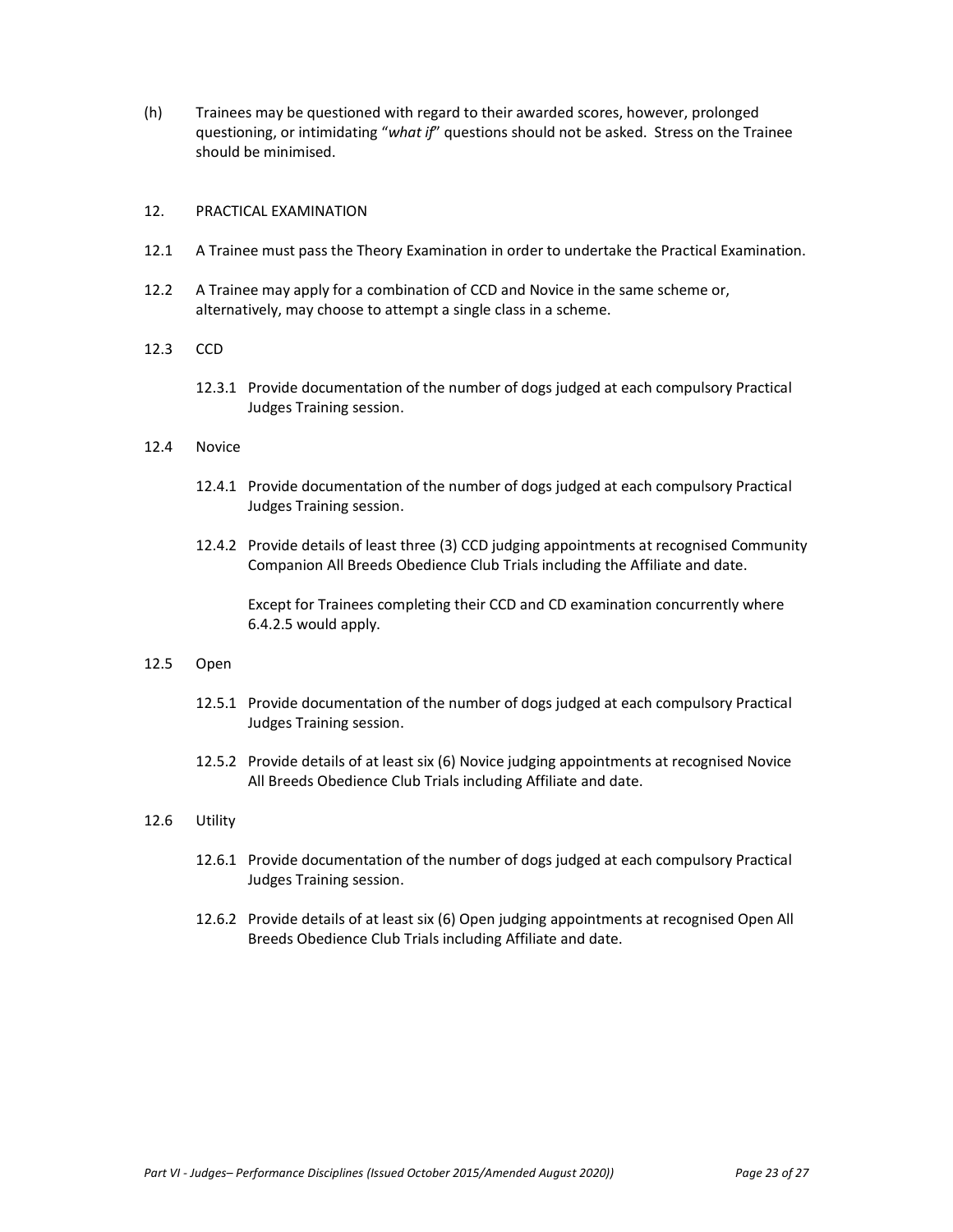#### 12.7 Utility Dog Excellent

- 12.7.1 Provide documentation of the number of dogs judged at each compulsory Practical Judges Training session.
- 12.7.2 Provide details of at least six (6) Utility judging appointments at recognised Utility All Breeds Obedience Trials including Affiliate and date.
- 12.8 The following are the requirements for a pass in the Practical Examination:-
	- 12.8.1 Trainees are required to judge a minimum of three (3) dogs.
	- 12.8.2 At the Assessors' discretion, the Trainee may be asked to judge additional dog/s.
	- 12.8.3 Three (3) Assessors must assess each Trainee.
	- 12.8.4 Each Assessor will individually make a recommendation as to whether the Trainee has passed or failed.
	- 12.8.5 A majority of Assessors' recommendations is required to pass.
- 12.9. Each Assessor's scores must be entered on the Assessment Sheet immediately the exercises are completed and prior to interviewing the Trainee. Should an alteration to the Assessor's score be necessary because of circumstances unknown at the time of its recording, the amended score is to be initialed, and the reason for the alteration noted in the comments column.
- 12.10 Three (3) dogs are usually sufficient to assess each Trainee, however, an additional dog may be used if circumstances warrant.
- 12.11 At the completion of the Trainee's Examination (ie, after three (3) /four (4) dogs) the Assessors shall not confer and each Assessor will individually make a recommendation on their Examiner's Data Sheet as to whether the Trainee has passed or failed. The sheets must be signed, placed in the supplied envelope, sealed and handed to the Clerk of Examinations.
- 12.12 The Trainee will record their points on the supplied Obedience Score Sheet which must be signed by the Trainee, placed in the supplied envelope, sealed and handed to the Clerk of Examinations.
- 12.13 Trainees will not be notified of their result on the day. DOGS NSW will notify the result to each Trainee in writing.
- 12.14 An unsuccessful Trainee may request a review of their Practical Examination subject to meeting the published criteria. The Convenor will arrange a different Panel of Assessors in the event of a re–examination.
- 12.15 All Practical Examinations for that level or discipline will be conducted on the same day at DOGS NSW Complex or an approved venue.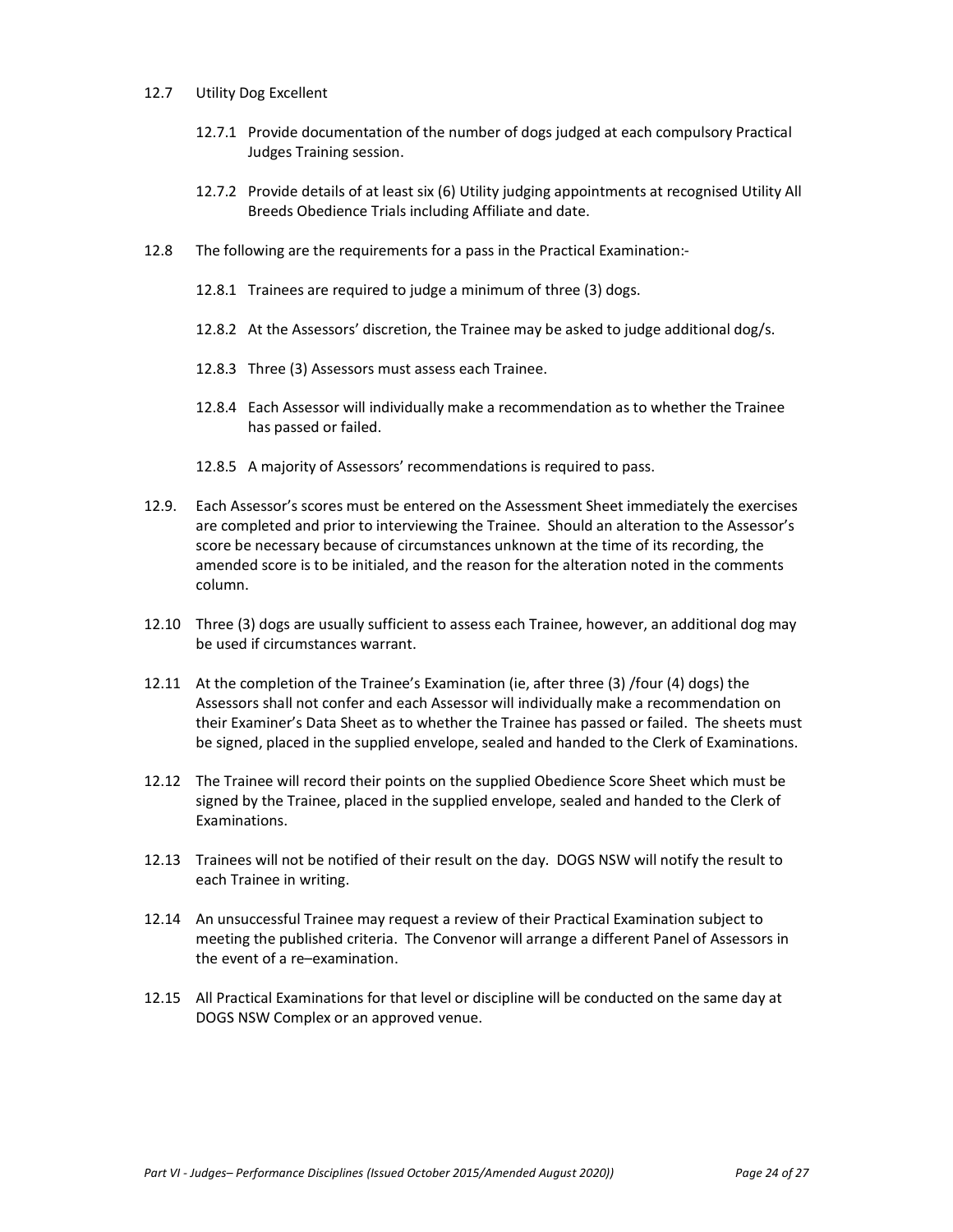#### 13. RE–EXAMINATION

13.1 A Trainee who fails the Practical Examination may apply for re-examination. DOGS NSW is not obligated to automatically agree to a re-examination and each case will be reviewed on its merits. A re-examination will not be granted earlier than three (3) months or later than six (6) months following the original Practical Examination and will be at an approved time. The Obedience & Tracking Judges Committee must take into account the need for further practical training of the Trainee, and the availability of suitable handlers/dogs and facilities.

## 14. DRESS CODE

14.1 Whilst a Trainee need not comply strictly with a Dress Code at all their Practical Training Sessions leading up to their examination, they should meet generally acceptable standards (ie, neat, sensible clothes, appropriate footwear, no open-toed sandals, thongs, etc) when judging at "non sanctioned" Trials. However, the Practical Examination is a formal occasion and must be treated in the same manner as a recognised Obedience Trial. As such, the Trainee must display an appropriate form of dress befitting an official at such an event and they will be marked accordingly.

#### 15. FITNESS TO JUDGE

15.1 ANKC Ltd Regulations Part 2, Section 1, 1.4 states:-

All Judges Application Forms, both new and renewal, shall contain the following declaration to be signed by the applicant:-

*"I declare that I am physically fit and capable of judging in accordance with the Rules and if required I am prepared to undergo a medical fitness test and/or vision test at the discretion of the Member Body of the ANKC Ltd.* 

- *I further accept that my Member Body may, at its absolute discretion, refuse to grant any renewal of licence and may cancel or suspend for any period or vary in any way any licence already granted or to be granted".*
- 15.2 Should DOGS NSW consider that the Trainee is unable to meet 15.1, DOGS NSW may:-
	- 15.2.1 Refuse the application; or
	- 15.2.2 Direct a Trainee to undergo a medical "Fitness to Judge" examination.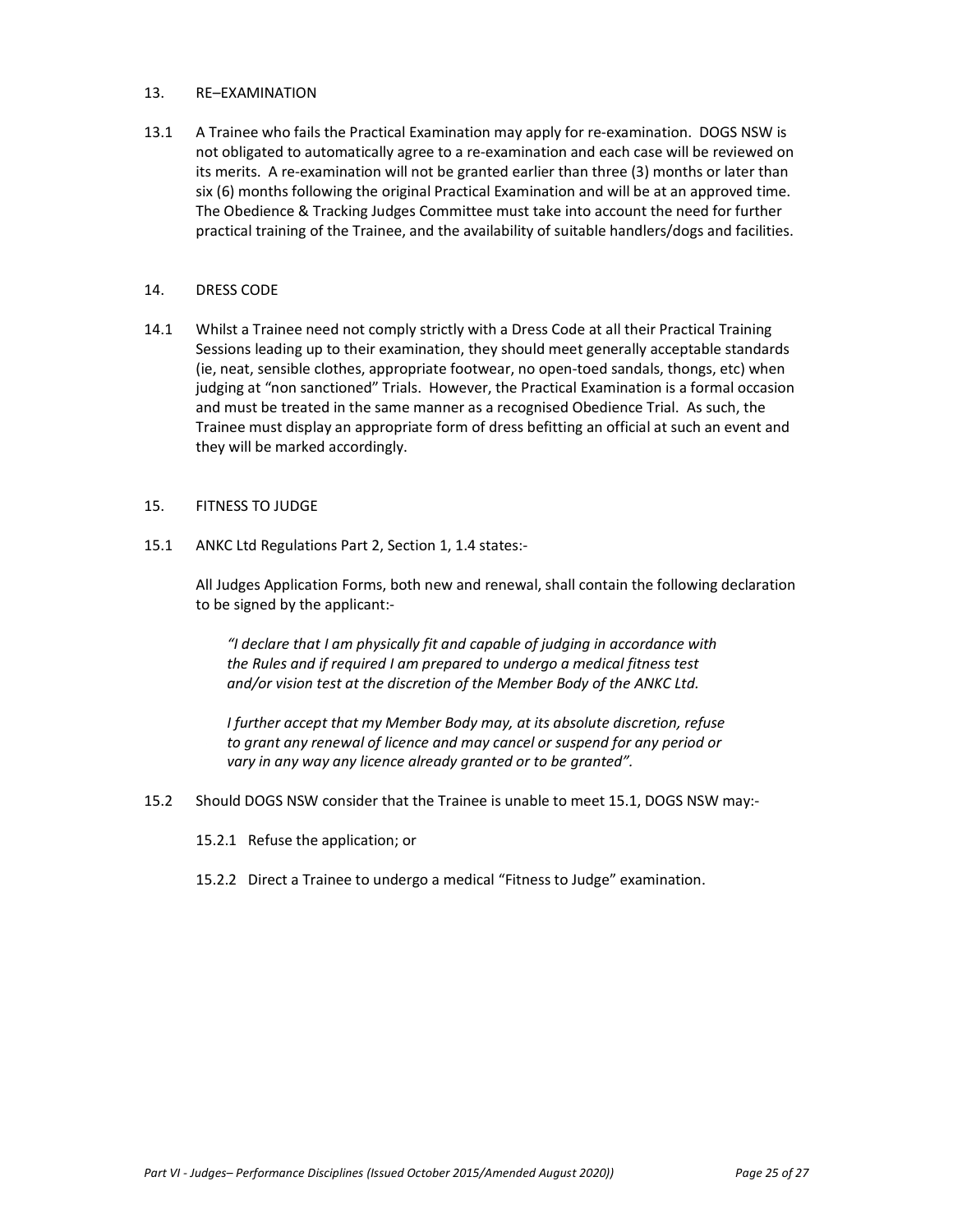## **JUDGES CODE OF PRACTICE (This code applies to Obedience, RallyO, Tracking and Endurance Judges only)**

- 1. A Judge shall act with professional decorum at all times.
- 2. A Judge shall give every exhibit and exhibitor fair and equal opportunity in each and every class.
- 3. A Judge shall act in a polite manner whilst carrying out each judging assignment.
- 4. A Judge is required to be punctual in availability to fulfil their judging assignment.
- 5. Should a Judge be approached with an inducement to favour or disfavour, and/or a bribe to advantage or isadvantage an exhibit, the Judge is to report the matter in writing immediately to the State/Territory Member Body.
- 6. A Judge shall not solicit a judging appointment.
- 7. A Judge shall complete all relevant requirements of the judging contract. Any verbal acceptance of an assignment by a Judge shall be subject to receipt of the contract within fourteen (14) days.
- 8 A Judge shall honour each contract and is not free to accept an alternative contract that will affect his or her availability to fulfil the original contract except with the written dispensation of the contracting body.
- 9 Accommodation provided for the Judge to fulfil an assignment is for the Judge only except where prior mutual agreement has been reached with the sponsoring body for variation.
- 10 A Judge shall be responsible for the cost of all personal telephone calls, alcoholic beverages and any personal laundering except where mutual agreement has been reached with the sponsoring body at the time the contract is accepted.
- 11. A Judge who withdraws from a contracted appointment shall not be permitted to judge at any other canine event wherever held on a date, which would prevent him/her from attending the original contracted event, unless conditions of Part 8 apply.
- 12. Judges shall not criticise by act or word the work of other Judges, nor offer criticism of any previously judged dog/s to anyone including other officiating Judges during the course of the Show, except for authorised ringside mentoring.